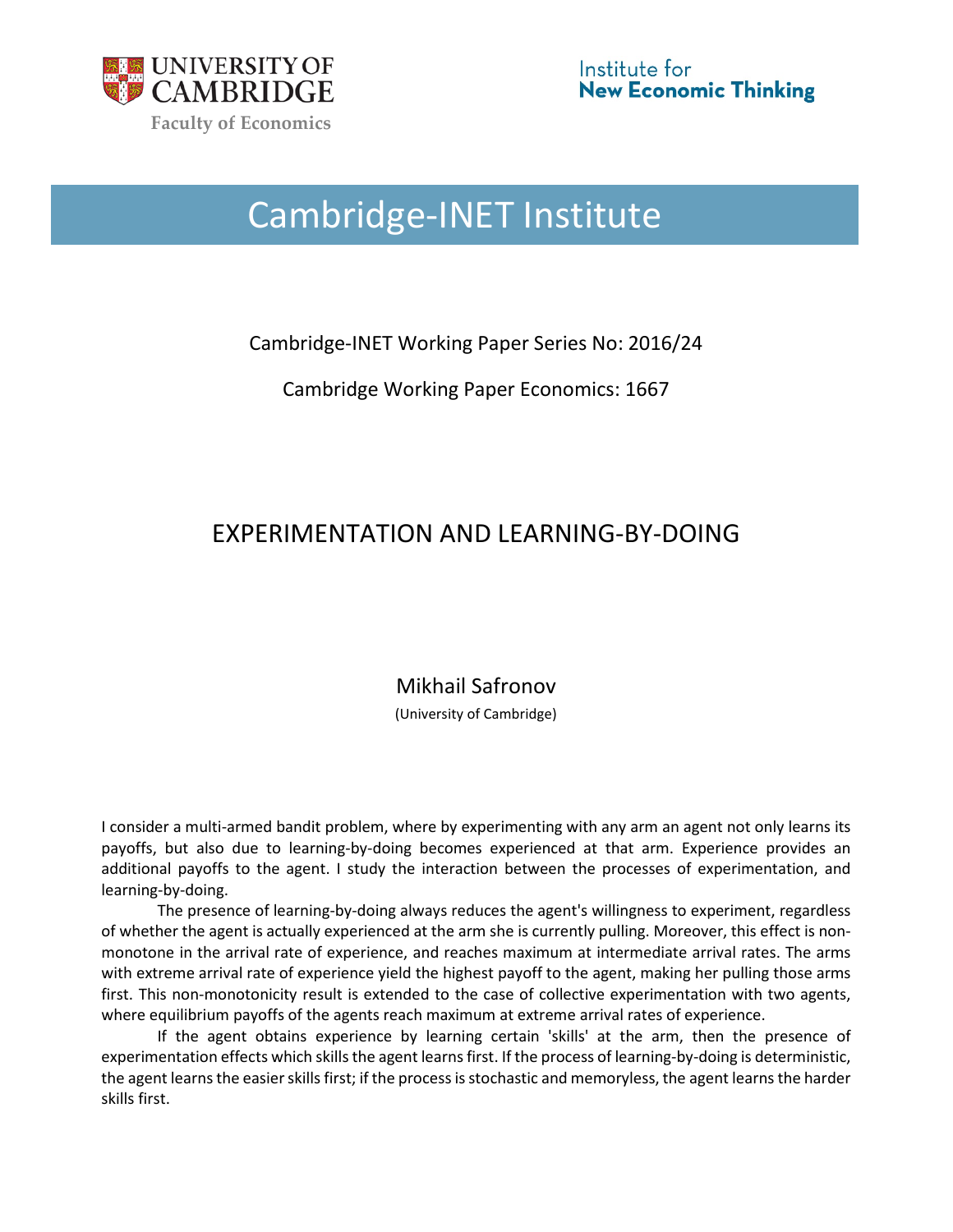# Experimentation and Learning-by-Doing

Mikhail Safronov<sup>∗</sup> University of Cambridge

November 24, 2016

#### Abstract

I consider a multi-armed bandit problem, where by experimenting with any arm an agent not only learns its payoffs, but also due to learning-by-doing becomes experienced at that arm. Experience provides an additional payoff to the agent. I study the interaction between the processes of experimentation, and learning-by-doing.

The presence of learning-by-doing always reduces the agent's willingness to experiment, regardless of whether the agent is actually experienced at the arm she is currently pulling. Moreover, this effect is non-monotone in the arrival rate of experience, and reaches maximum at intermediate arrival rates. The arms with extreme arrival rate of experience yield the highest payoff to the agent, making her pulling those arms first. This non-monotonicity result is extended to the case of collective experimentation with two agents, where equilibrium payoffs of the agents reach maximum at extreme arrival rates of experience.

If the agent obtains experience by learning certain 'skills' at the arm, then the presence of experimentation affects which skills the agent learns first. If the process of learning-by-doing is deterministic, the agent learns the easier skills first; if the process is stochastic and memoryless, the agent learns the harder skills first.

# 1 Introduction

Multi-armed bandit model is an important framework for analyzing experimentation. It has been used in a variety of economic applications, such as product search, clinical trials, monopolist learning the market demand, job search. The main idea behind these models is that an agent faces a tradeoff between exploration (trying the new arms to learn about them) and exploitation (trying the

<sup>∗</sup>E-mail: ms2329@cam.ac.uk. This project started as a chapter in my doctoral dissertation. I am grateful to Wojciech Olszewski and Bruno Strulovici for insightful conversations and constant support. I would like to thank Jeff Ely and Eddie Dekel for helpful discussions and comments. All errors are mine.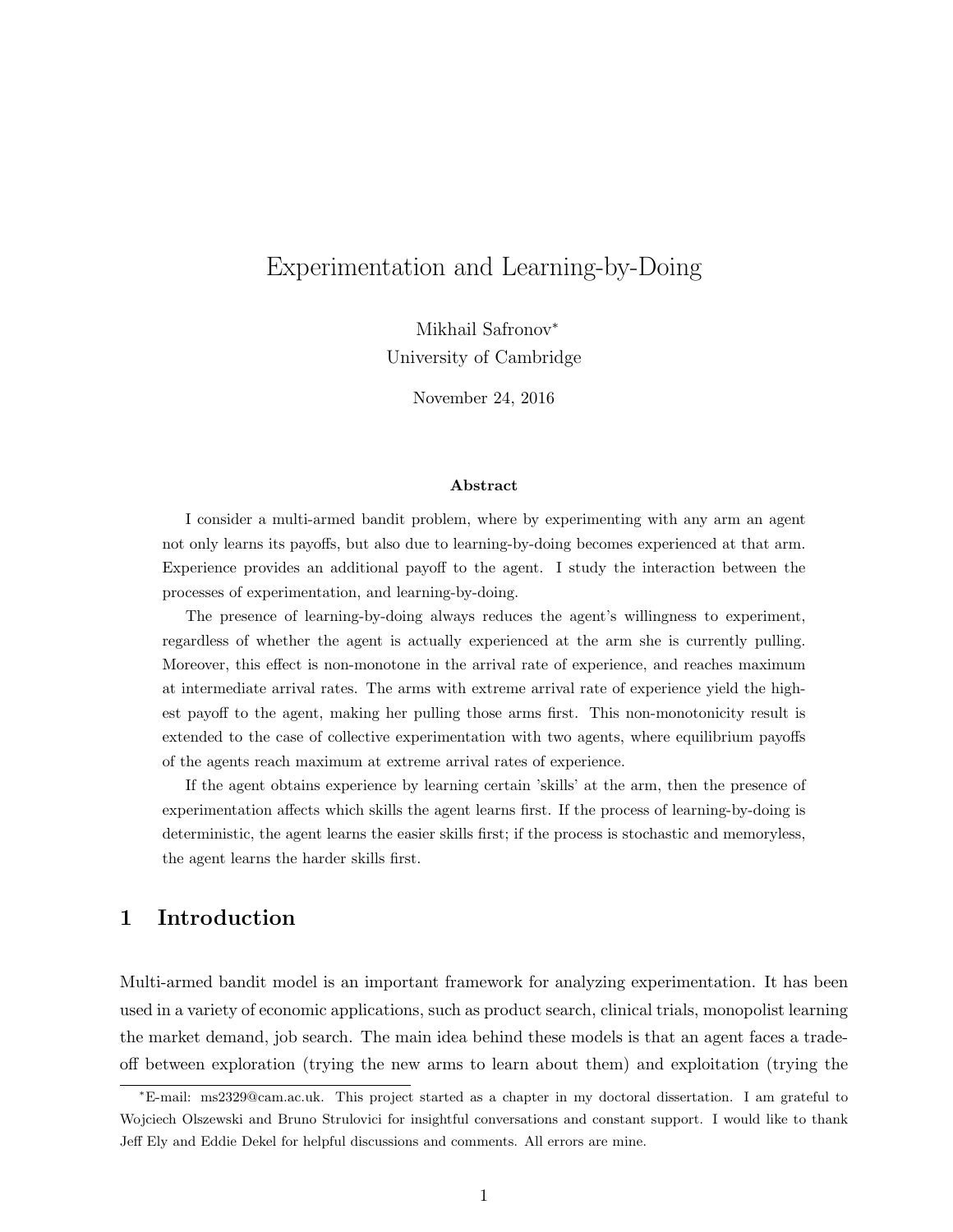best known arm). In this paper I introduce an additional affect of learning-by-doing: by pulling an arm, the agent not only learns about its payoff, but also gets better at pulling that arm, which increases the payoff.

The idea that an agent becomes better, or *experienced* at pulling arms, seems a natural addition to the multi-armed bandit model. When working, an employee is learning how to perform her duties at lower costs. When using a Mac laptop, an agent becomes faster in accessing its features. If the agent switches arms (job, brand of laptop), she cannot perfectly transfer her experience to a new arm and has to re-engage in learning-by-doing from a lower level of experience. The presence of learning-by-doing therefore affects agent's decision to experiment with arms.

I consider a simple multi-armed bandit model to study the interaction between experimentation and learning-by-doing. When pulling any arm, the payoff for the agent comes from two sources. First, any arm generates prizes as Poisson events with known intensity, each prize giving an ex ante unknown positive payoff to the agent. To simplify the analysis, I assume that each arm generates the same prize every time. When pulling an arm, observing (and consuming) the first prize makes the agent to learn everything about the arm. Second, when pulling an arm, the agent gets an additional flow payoff from her experience at the arm. I assume the agent to be either inexperienced or experienced at any arm. The (stochastic) process of becoming experienced is a Poisson event. The agent knows its intensity and observes the moment of becoming experienced. The two processes of experimentation and learning-by-doing are therefore completely separate. The process of prize generation is stationary over time and does not change with agent's experience. The process of learning-by-doing is known and is not learnt through experimentation.

I assume that the agent cannot transfer experience between arms, and once she becomes experienced at any arm, she retains that experience even if she switches to other arms. The agent's optimal problem can be characterized with the Gittins index. Analyzing how the Gittins index depends on experimentation and learning-by-doing allows to show the interactions between the two processes.

One of the main results of the paper is that adding learning-by-doing makes the agent less willing to experiment. This result is driven by two effects. There is a straightforward  $ex$  post effect: if the agent has become experienced at an arm, she is less willing to experiment with other arms. However, there is also not so obvious *ex ante* effect: if the agent is still inexperienced at an arm, and has observed its prizes, the agent values potential future experience at this arm more compared to arms with unknown prizes. Indeed, if the agent switches to an unknown (second) arm, she needs to spend some time to learn its prizes and may eventually realize the second arm to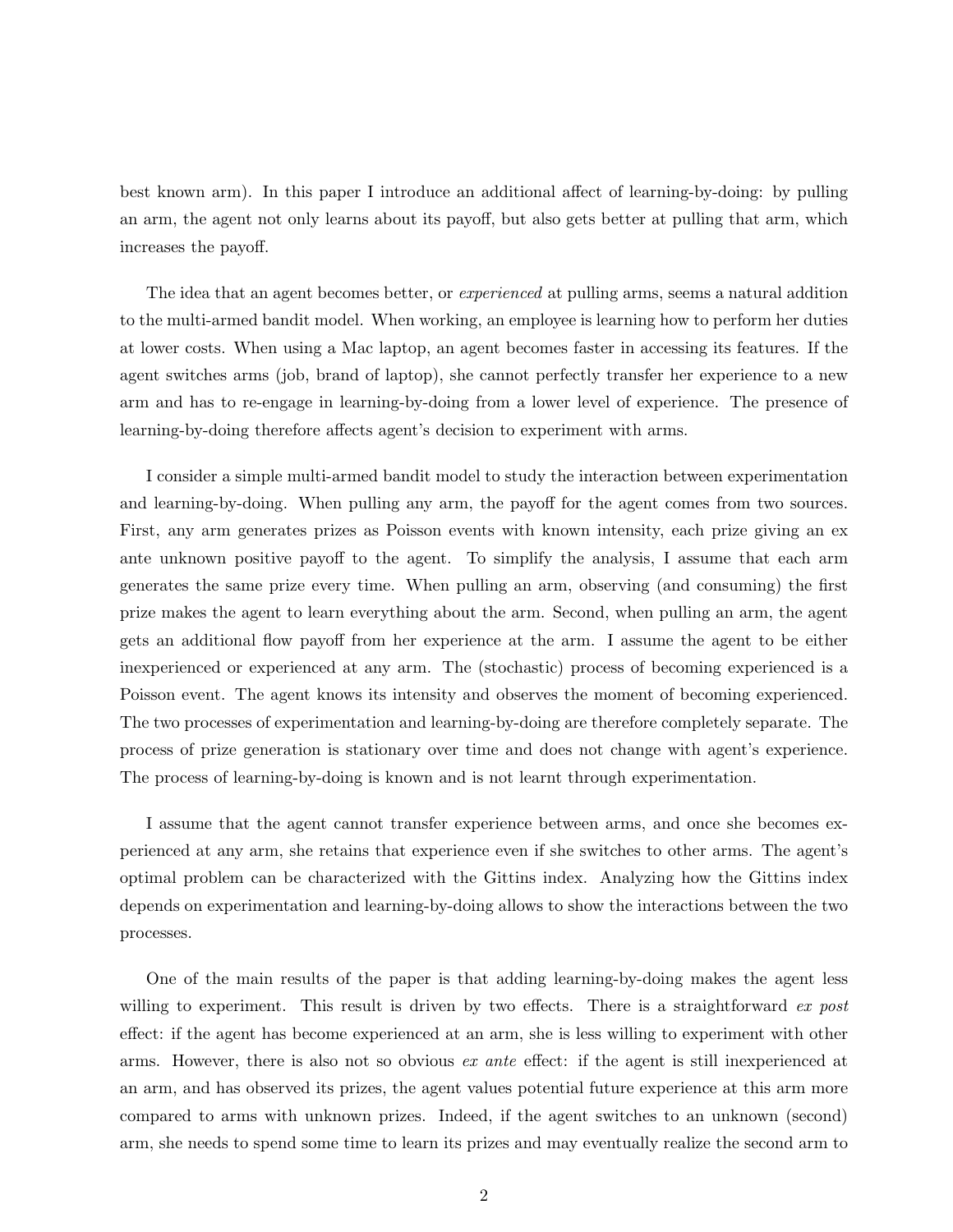generate prizes with low payoff. In this case if the agent decides to switch from the second arm, she abandons any experience she might have obtained. If the agent keeps pulling the second arm, she gets the low prizes. That is, any decision makes the agent to lose either the payoff from prizes, or the payoff from experience. At the same time, if the agent kept pulling the known arm forever, she would not abandon future experience at the known arm, making it more valuable. In other words, learning-by-doing makes the experimentation and switch between the arms more costly, since any switch might lead to abandoning experience.

The negative effect of learning-by-doing on experimentation is non-monotone in the arrival rate of experience. This effect is large for intermediate arrival rates, and small for extreme arrival rates. If the arrival rate of experience is too slow, the agent essentially never gets any experience and her experimentation problem is not affected by learning-by-doing. If the arrival rate of experience is very fast, the agent essentially becomes experienced at any arm almost immediately. As a result, the agent expects to get an additional payoff from experience at any arm, thus neglecting any value of experience. Therefore, only with intermediate arrival rates the agent expects to become experienced within a reasonable time period, and values that experience. This non-monotonicity has a U-shape form: fixing the prize distribution at the arms, there is a unique arrival rate of experience at which the agent is the least willing to experiment.

This non-monotonicity result can be applied to job search. If agents can be sorted by their general ability to acquire new skills, the agents with the highest and the lowest ability should switch jobs more often. The ability to acquire new skills can be thought to relate to grades in school, or results in job application tests.

The non-monotonicity in arrival rate of experience holds in another comparative statics. At the beginning of experimentation the agent can evaluate the value of future experience at any arm. If the agent never switched from an arm, the value of future experience at that arm would reach its maximum, since the agent would never abandon experience. With several arms and the possibility of switch, the value of future experience is less than maximal. The drop in the value of future experience has a  $U$ -shape over its arrival rate. All things equal, the agent prefers to experiment with the arms with extreme arrival rates.

The non-monotonicity of agent's payoff over arrival rate of experience seems to persist even when considering the environment with several agents. With experience arriving too fast, agents get its additional payoff at each arm immediately, and do not account for it in their strategies. With experience arriving too slow, agents finish their collective experimentation before becoming experienced. Therefore, with extreme arrival rates of experience, the process of learning-by-doing does not interact with experimentation, and does not reduce the agents' willingness to experiment.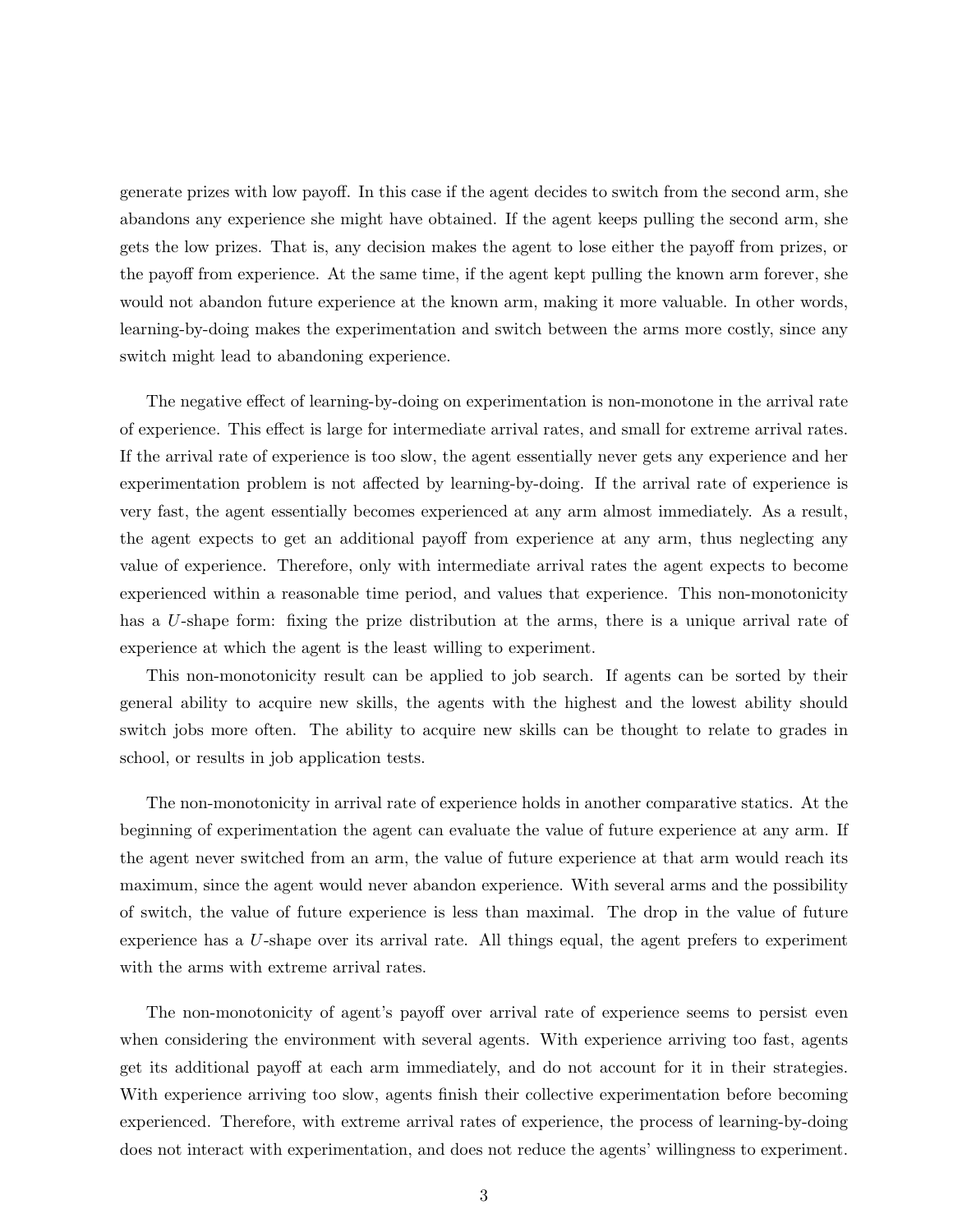To support this intuition, I consider an extension with two agents, and show that in some natural equilibrium their payoffs reach maximum at extreme arrival rates of experience.

The effect of learning-by-doing reducing experimentation is one part of interaction between two processes. This effect does not depend on the exact timing of learning-by-doing and would not change if experience arrived gradually, and/or deterministically. In the second part of the paper I extend the model to study how experimentation affects learning-by-doing. For the second part, the timing of experience arrival matters.

I extend the model to allow for an endogenous process of learning-by-doing. An arm is assumed to have two separate skills, and the agent can only be acquiring one skill at a time. Each skill, once acquired, gives the agent an additional payoff, independently of other skill. One can think of employee learning programming and social skills, where experience in either skill leads to additional payoff by reducing costs of job duties. The agent has to decide the sequence in which she is learning these skills. I consider two possible cases of learning-by-doing. In the first case, as before, the moment of acquiring each skill is a Poisson event. In the second case the learning-by-doing process is deterministic: the agent has to spend the exact amount of time on each skill to acquire it.

I study how experimentation, and the possibility of switching arms affects agent's choice of which skill to learn first. To make the problem non-trivial, one skill is assumed to be easier: it requires less time to acquire, though it gives less additional payoff. The result depends on the timing of experience arrival. If it's deterministic, then the possibility of potential arm switch makes the agent more willing to start learning easier skill first. If learning-by-doing is a memoryless, Poisson process then the agent is more willing to start learning the harder skill first. Thus, the timing of experience arrival may lead to different optimal patterns of skill acquisition.

The intuition why the optimal skill accumulation depends on timing of learning-by-doing, is as follows. In deterministic case the agent prefers to start getting the additional payoff from acquired skill as soon as possible, before a potential arm switch. In memoryless case there is no exact time by which the agent is guaranteed to acquire any skill. The agent has to estimate and compare the expected benefits from each skill. Conditional on acquiring any skill the agent's chances to remain at the arm increase, and these chances increase more in case of harder skill. This makes learning harder skill safer, since if succeeded, the agent will abandon the arm with lower probability.

The timing of learning-by-doing is therefore essential to determine which skills the agent should focus on first. Alternatively, the results can be applied to firm's decision on the sequence of employee's training. The firm decision should depend on whether the process of learning-by-doing is rather deterministic or rather stochastic and memoryless. In order to attract more employees, the firm should let them train easier skills first in the former case, and harder skills in the latter.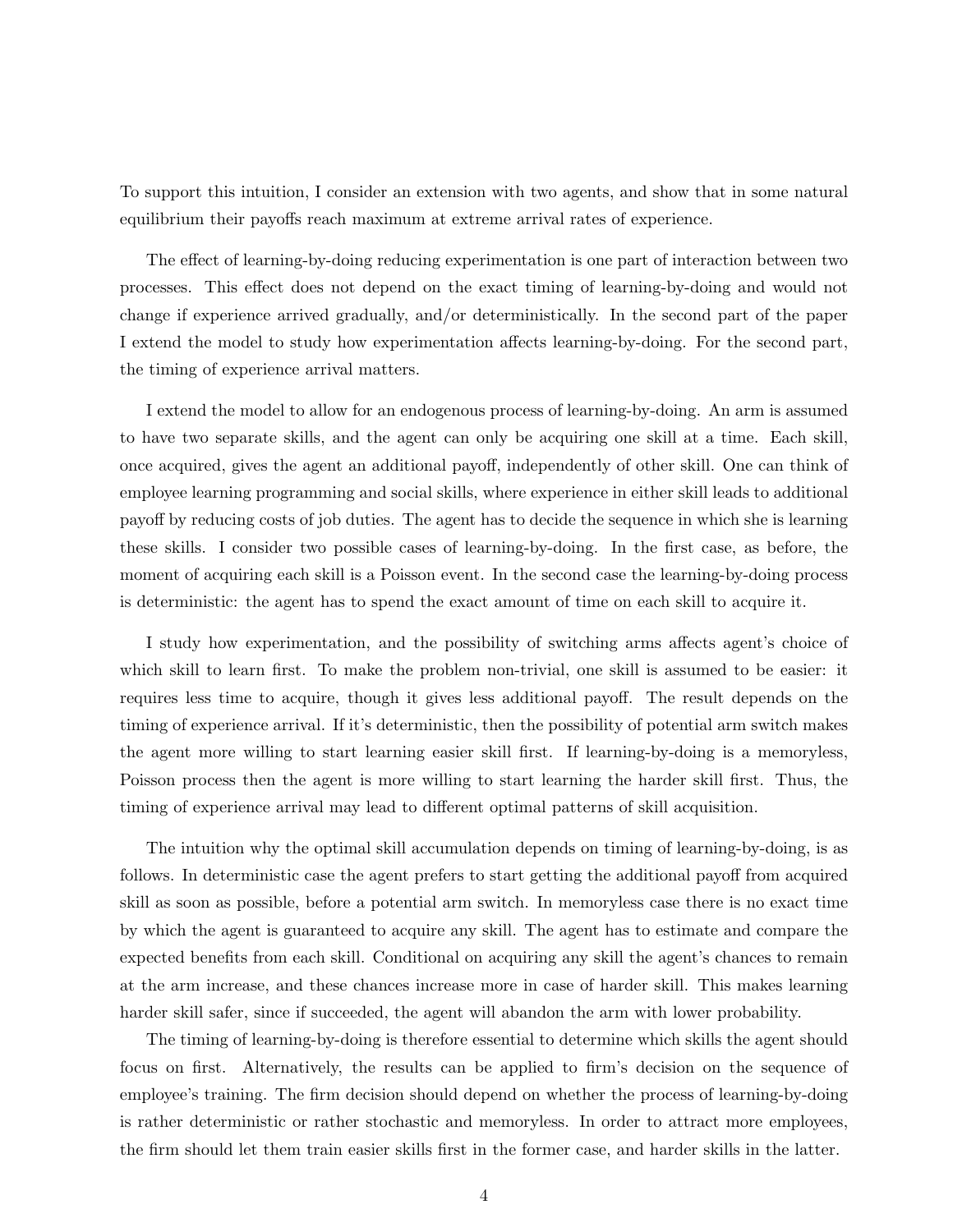The rest of the paper is structured as follows. Section 2 is devoted to the related literature. Section 3 introduces the model and shows the effect of learning-by-doing reducing experimentation. Section 4 shows the non-monotonicity effect over the arrival rate of experience. Section 5 considers the reverse effect of experimentation on the process of learning-by-doing. Section 6 concludes.

### 2 Literature Review

The possibility of becoming experienced as modelled in this paper, makes the state of any arm to be fixed unless the arm is pulled. The theorem by Gittins and Jones (1974), a classical result in multi-armed bandit models, states that each arm can be assigned a number, called Gittins index, and the agent's optimal solution is to always pull the arm with the highest current Gittins index. Importantly, the Gittins index of each arm is estimated independently of other arms, significantly simplifying the estimation procedure. There are several ways to estimate Gittins index. A survey on the literature on multi-armed bandits and Gittins index can be found in Bergemann and Valimaki (2006). In this paper I estimate the Gittins index as a retirement value, and borrow this method from the work by Whittle (1982).

The possibility of learning-by-doing in the process of experimentation seems natural. Yet, to my knowledge, there is not much theoretical literature combining the two effects together. The paper by Fryer and Harms (2015) considers the learning-by-doing effect in the multi-armed bandit model, where the experience is decreasing over time, if the arm is not being pulled. The Gittins index cannot be used in general in this type of model. The main result of Fryer and Harms is the derivation of an index, which similar to Gittins index and which can be used to characterize the agent's optimal choice. The current paper differs from Fryer and Harms by having much simpler model, which allows to achieve a closed-form solution, and have comparative statics.

The process of learning-by-doing introduces an implicit cost of switching arms. When switching, the agent abandons any accumulated experience. An alternative assumption, made in several papers, would be to make the switching costs explicit. This assumption would not allow to directly use the Gittins index. The main goal of the papers with explicit switching costs is development of alternative solution methods for optimal experimentation. Jun (2004) provides a survey on such models. One of the main results, by Banks and Sundaram (1994), shows that the optimal solution cannot be indexable.

The current paper is related to constantly growing literature in labor economics on human capital accumulation and learning the job match quality, and their influence on job search and wages. There are recent papers studying the interaction between the two effects. Yamaguchi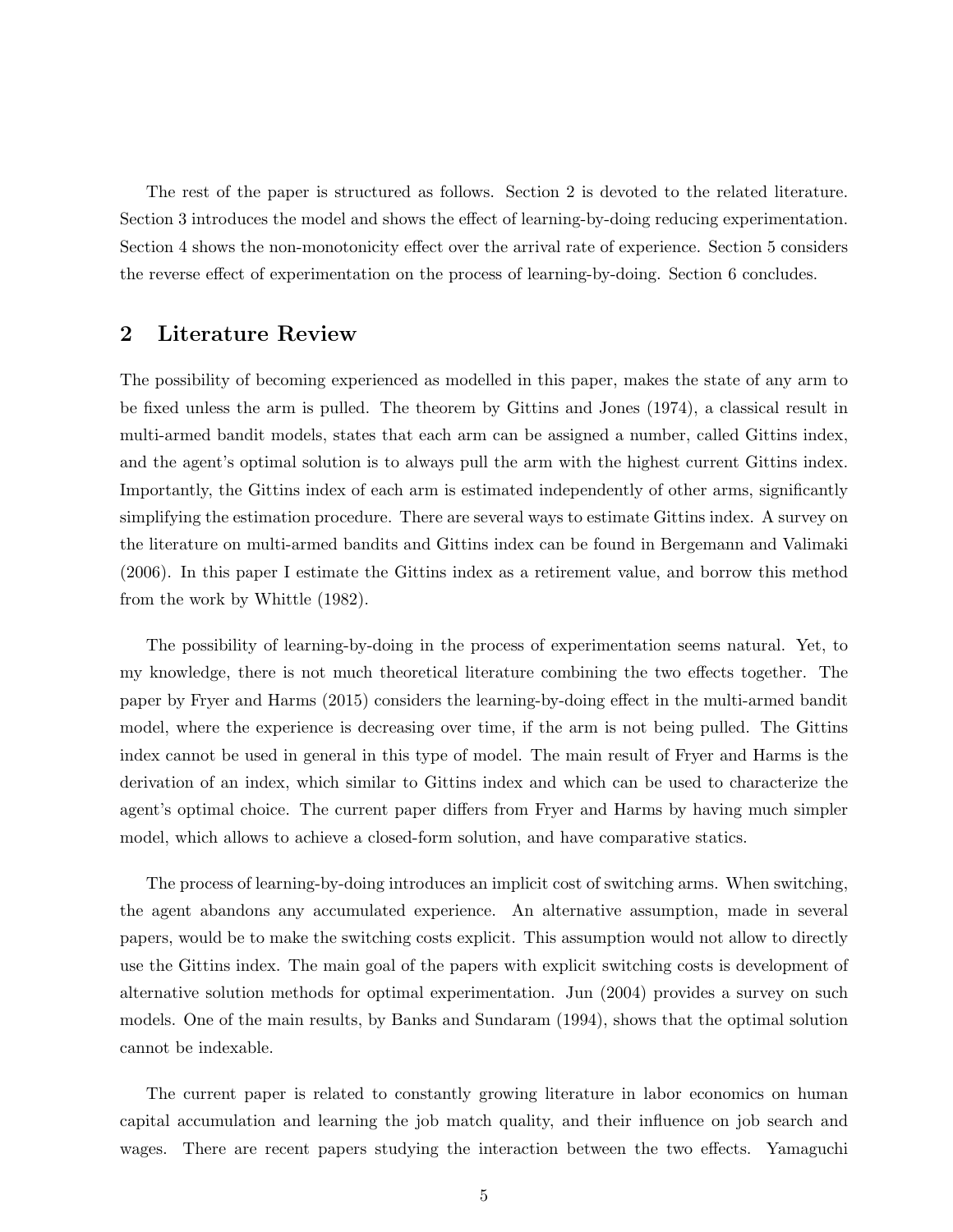(2012) considers the model, where workers may choose the speed of learning-by-doing by varying their effort. Kambourov and Manovskii (2009) show that when workers switch to new jobs in the same sector, their wage drop is milder compared to the workers who switch to a job in the new sector. Sanders (2016) develops a model where employees by working in the sector simultaneously learn their skills at the sector and increase them. He estimates empirically the influence of both effects on worker's wages and finds learning-by-doing to be dominant. In comparison, the current paper studies the interaction between experimentation and learning-by-doing more theoretically. I believe there is not yet sufficient understanding of this interaction, and view my paper as providing a simple intuitive model of this interaction.

An important extension of the multi-armed bandit model is to consider the collective experimentation by several agents. Assuming arms are providing the same payoffs for the agents, there are informational externalities the agents exert on each other. In papers by Keller, Rady, Cripps (2005), and Keller, Rady (2010), there is a free rider effect, reducing the equilibrium amount of experimentation below efficient level. In the paper by Bolton, Harris (1999) there is an additional encouragement effect, where the agents' motivation to experiment may be increased, since the new information may encourage other agents to experiment more in the future. The current paper relates to collective experimentation by showing that the process of learning-by-doing reduces the equilibrium amount of experimentation, and the size of this reduction becomes negligible with extreme arrival rates of experience.

Other works contain techniques and insight, used in this paper. In Rosenberg, Solan, and Vieille (2007) the agents observe the actions, but not the payoffs of opponents. Strulovici (2010) considers the voting model with many agents and determines the incentives for collective experimentation. Thomas (2012) considers the model with two agents and congestion: when pulling an arm, the agent prevents his opponent from pulling the same arm.

## 3 Model

An infinitely living agent experiments with I arms, denoted as  $i \in \{1, 2, ..., I\}$ . Time is continuous, and the agent has discount factor r. The agent may pull one arm at a time, and may switch arms at no costs. If the agent is pulling arm i, it generates prizes with Poisson intensity  $\lambda_i$ , the intensity is ex ante known to the agent. I assume that each arm i has the same payoff value  $\theta_i > 0$  of the prize at each arrival. Ex ante the value of  $\theta_i$  is unknown to the agent, and is distributed over the interval  $(\theta_i, \overline{\theta_i})$ ,  $0 < \theta_i \le \overline{\theta_i} < \infty$ , with density  $f(\theta_i)$  independently of other arms. When the agent gets the prize for the first time, she receives the payoff  $\theta_i$  and learns its value for all future prizes. This learning specification determines the optimal experimentation scheme for the agent: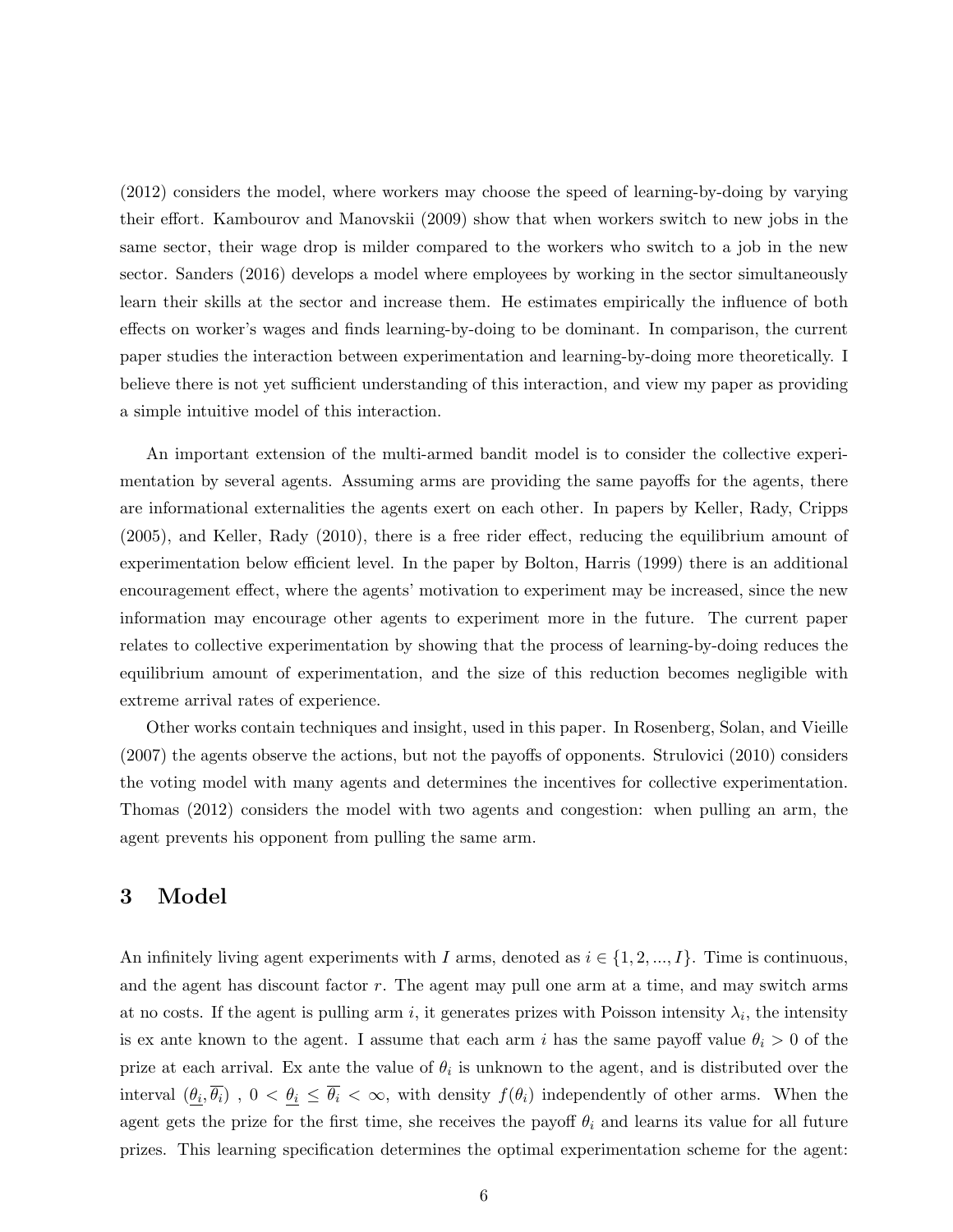she pulls arm i until she gets the prize  $\theta_i$  for the first time, and obtains full information about arm i. Afterwards the agent has to decide whether to keep pulling arm i forever or experiment with another arm.

When pulling arm  $i$ , the agent not only learns about its prize, but also may become experienced at arm *i*. Experience at arm *i* is a binary variable  $X_i \in \{0,1\}$ , with  $X_i = 1$  meaning that the agent is experienced at arm  $i$ . I assume that a) pulling any arm  $i$  does not change the experience at other arms. and b) once the agent becomes experienced at arm i, the value of  $X_i$  remains 1 forever. In this part of the paper I consider the moment of experience arrival to be a Poisson event, with arrival rate  $\mu_i$  for each arm i, and independent of other arms and of prize arrival at arm i. The agent knows  $\mu_i$  ex ante and observes the moment of becoming experienced. This process of becoming experienced is memoryless: if the agent has been pulling any arm for some time, and has not become experienced, the time spent at the arm does not increase the chance of becoming experienced in the future.

An alternative way of modelling the learning-by-doing is to assume a deterministic process: each  $\alpha$  arm i is characterized by time  $T_i$ , known to the agent ex ante. The agent obtains experience at arm i at the moment the aggregate time of her having pulled arm i, equals  $T_i$ . In the first part of the paper, devoted to how learning-by-doing affects experimentation, the results will not significantly depend on the timing process of learning-by-doing, so I will focus purely on memoryless process. In the second part, devoted to how experimentation affects learning-by-doing, I will compare both deterministic and memoryless processes.

Experience at any arm  $i$  increases agent's payoff: in addition to (occasionally) receiving the prize  $\theta_i$ , the experienced agent gets a flow payoff of  $rm_i$ , when pulling arm i. The value of  $m_i$  is ex ante known to the agent, and if the experienced agent keeps pulling arm  $i$  forever, the experience will add a discounted total payoff of  $m_i$ . The overall benefit of pulling arm i therefore comes from enjoying the prizes at Poisson events and the flow payoff from experience.

At any moment arm i is characterized by the prize value  $\theta_i$  (or prior, if the agent has not learnt  $\theta_i$  yet) and experience value  $X_i$ . Those variables are changed only when arm i is pulled, and they do so in a Markov way that depends only on their current values. The results of the paper by Gittins (1979) imply that in this model each arm can be put in correspondence with a Gittins index, and the agent's optimal behavior at any moment is to pull the arm with the highest current Gittins index. I use the following notations for the Gittins index of arm  $i$ :

DEFINITION 1 1.  $G_i(\theta_i)$ , and  $G_i$  are Gittins indices of arm i if there is no process of learning-bydoing, and the agent has, respectively, observed or not observed prize  $\theta_i$  at arm i;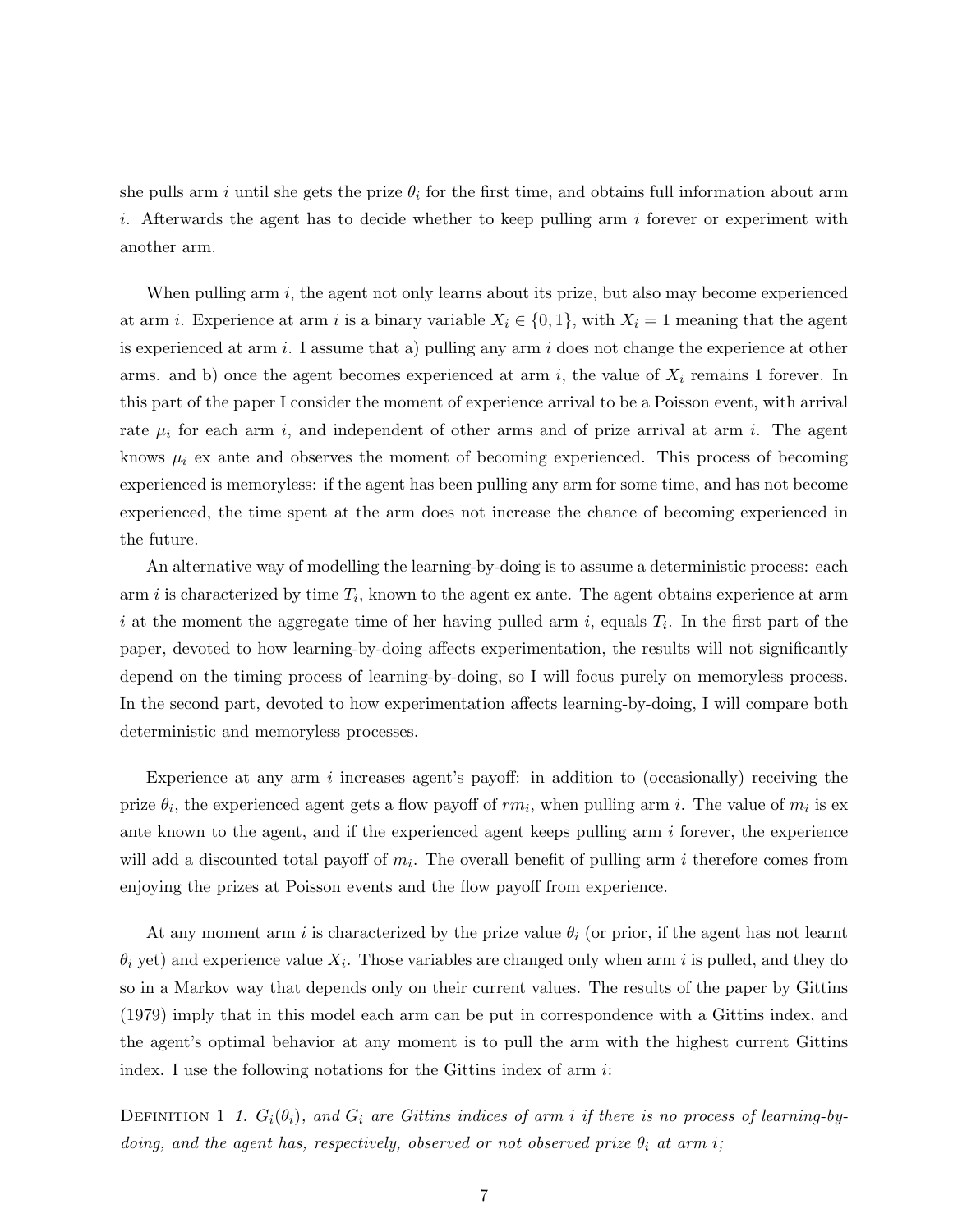2.  $G_i^0(\theta_i)$ , and  $G_i^0$  are Gittins indices of arm i if there is learning-by-doing, the agent is yet inexperienced at arm i and has, respectively, observed or not observed prize  $\theta_i$  at arm i;

3.  $G_i^1(\theta_i)$ , and  $G_i^1$  are Gittins indices of arm i if there is learning-by-doing, the agent is experienced at arm i, and has, respectively, observed or not observed prize  $\theta_i$  at arm i.

Comparing these indices allows to analyze the agent's willingness to experiment in different situations.

#### 3.1 Learning-by-doing decreases experimentation

In this section I consider how the process of learning-by-doing affects the agent's willingness to experiment. That is, I compare two cases: a benchmark case where there is no process of learningby-doing, and the case with learning-by-doing. Both cases have the same processes of generating prizes for all arms, and the same distribution of prize value  $\theta$ -s. The main result is that learningby-doing unambiguously reduces experimentation. I first show the result in a special case of two arms, and then formulate it rigorously.

Let's consider the case with only two arms:  $i, j$ , which generate prizes with the same Poisson intensity, and have the same parameters of learning-by-doing,  $\mu$ ,  $m$ . The agent has already pulled arm i and learned  $\theta_i$ . She has to decide whether to keep pulling arm i forever, or to experiment with arm  $i$ .

Let's assume that in case with no learning-by-doing (or, alternatively,  $\mu = 0$ ), the agent would be indifferent between keeping pulling arm  $i$  forever or experimenting with arm  $j$ . In that case, the presence of learning-by-doing ( $\mu > 0$ ) makes the agent to strictly prefer pulling arm *i* forever. The result is straightforward if the agent is already experienced at arm i. Indeed, arm i provides the agent with an additional flow payoff  $rm$ , while at arm j the agent has to spend some time to start receiving that flow payoff of rm.

The more subtle case is when in the presence of learning-by-doing the agent is currently inexperienced at arm i. That is, the agent is inexperienced at any arm and can become experienced at any arm. One could think the presence of learning-by-doing essentially cancels out and has no effect on experimentation. However, even though the agent gets the same arrival rate of experience at each arm, arm j with unknown value  $\theta_j$  depreciates the value of experience by being risky. If the agent learns  $\theta_i$  to be low, she may decide to switch back to arm i, potentially abandoning her experience at arm j. At the same time, when pulling arm  $i$ , the agent would not interrupt the learning-by-doing process, and enjoy the full benefit of experience.

To better illustrate the logic, let's assume the prize at arm  $i \theta_i = 20$ , and arm j having either the prize  $\theta_j = 0$ , or the prize  $\theta_j = 30$ . If the agent keeps pulling arm i forever, whenever the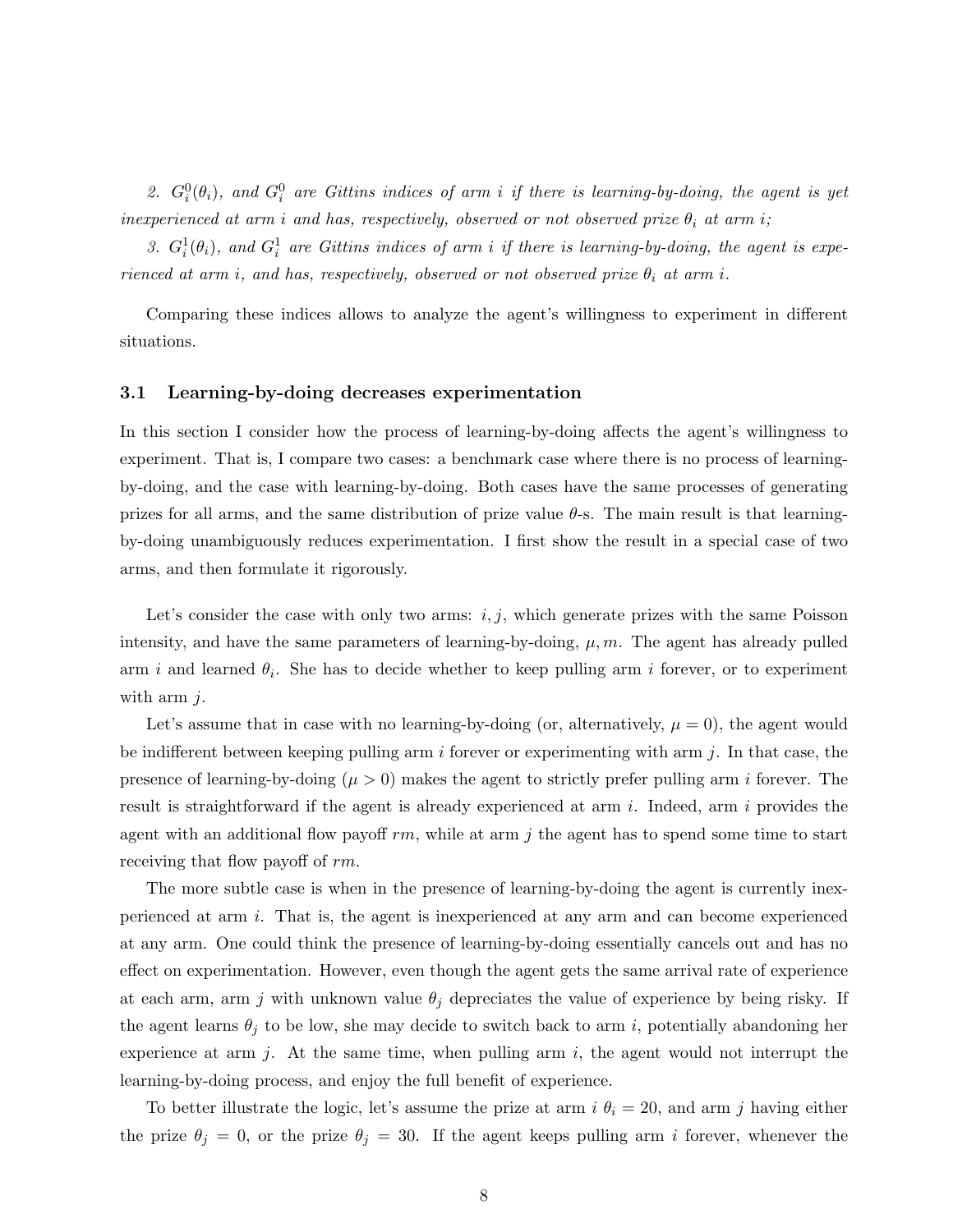agent obtains a prize, it will always be 20, making the sequence of agent's payoffs from prizes to be 20, 20, 20, .... If the agent experiments with arm j, she does so until learning  $\theta_j$ , and then chooses the arm with higher prize. That is, if  $\theta_j = 30$ , the agent pulls arm j forever and enjoys the sequence of prizes 30, 30, 30, .... If  $\theta_j = 0$ , then the agent enjoys the sequence of prizes 0, 20, 20, ..., since she switches back to arm *i*.

The agent is indifferent whether to experiment in the absence of learning-by-doing. This means that the agent is indifferent between enjoying the prize sequence 20, 20, 20, ...; and the lottery over the sequences  $30, 30, 30, \ldots$  and  $0, 20, 20, \ldots$  Now let's add learning-by-doing and look at how the agent's payoff changes. If the agent keeps pulling arm  $i$  forever, then she gets the prize sequence 20, 20, 20, ...; plus in addition she becomes experienced at some point and enjoys the flow payoff of mr. From the point of inexperienced agent, the learning-by-doing process adds an additional value, denoted by  $\Delta$ , which the agent enjoys if she keeps pulling arm *i* forever.

If instead the agent experiments with arm j, then if  $\theta_j = 30$ , the agent keeps pulling arm j forever. The agent gets the prize sequence 30, 30, 30, ... and the additional payoff of  $\Delta$  from learning-by-doing at arm j. The presence of learning-by-doing increases the agent's continuation payoff by  $\Delta$  in both cases of pulling arm i, and pulling arm j with  $\theta_j = 30$ . However, in case of  $\theta_j = 0$ , learning-by-doing increases the continuation payoff of the agent by less than  $\Delta$ . When experimenting with arm j with  $\theta_j = 0$ , the agent might first become experienced and then learn  $\theta_j = 0$ . The agent has now two options. If she switches back to arm i, then she abandons the experience at arm j; she gets the same prize sequence  $0, 20, 20, \ldots$ , but the additional payoff from experience will be lower than  $\Delta$ . Alternatively, if the agent keeps pulling arm j forever, she will get a payoff  $\Delta$  from experience, but a worse prize sequence  $0, 0, 0, \ldots$  That is, regardless of agent's choice, the payoff from pulling arm j when  $\theta_j = 0$  gives her less than a prize sequence of 0, 20, 20, ... plus  $\Delta$ , making her less willing to experiment.

The effect of learning-by-doing reducing experimentation works in general case of I arms. Adding the the possibility of obtaining the additional payoff from experience increases the continuation payoff of pulling any arm. However, this increase is the highest at any arm with known prize, since if the agent keeps pulling that arm forever she gets the full benefit of experience. The agent is less willing to pull the arms with unknown payoffs, since the additional value of learningby-doing is lower.

I will now formulate rigorously that the benefit of future experience is the highest at the arm with known prize. First, I estimate some continuation payoffs for the agent (equal in this case to Gittins index) in case she does not switch arms:

<span id="page-9-0"></span>LEMMA 1 1. In case of the agent pulling arm i with known value  $\theta_i$ , and no learning-by-doing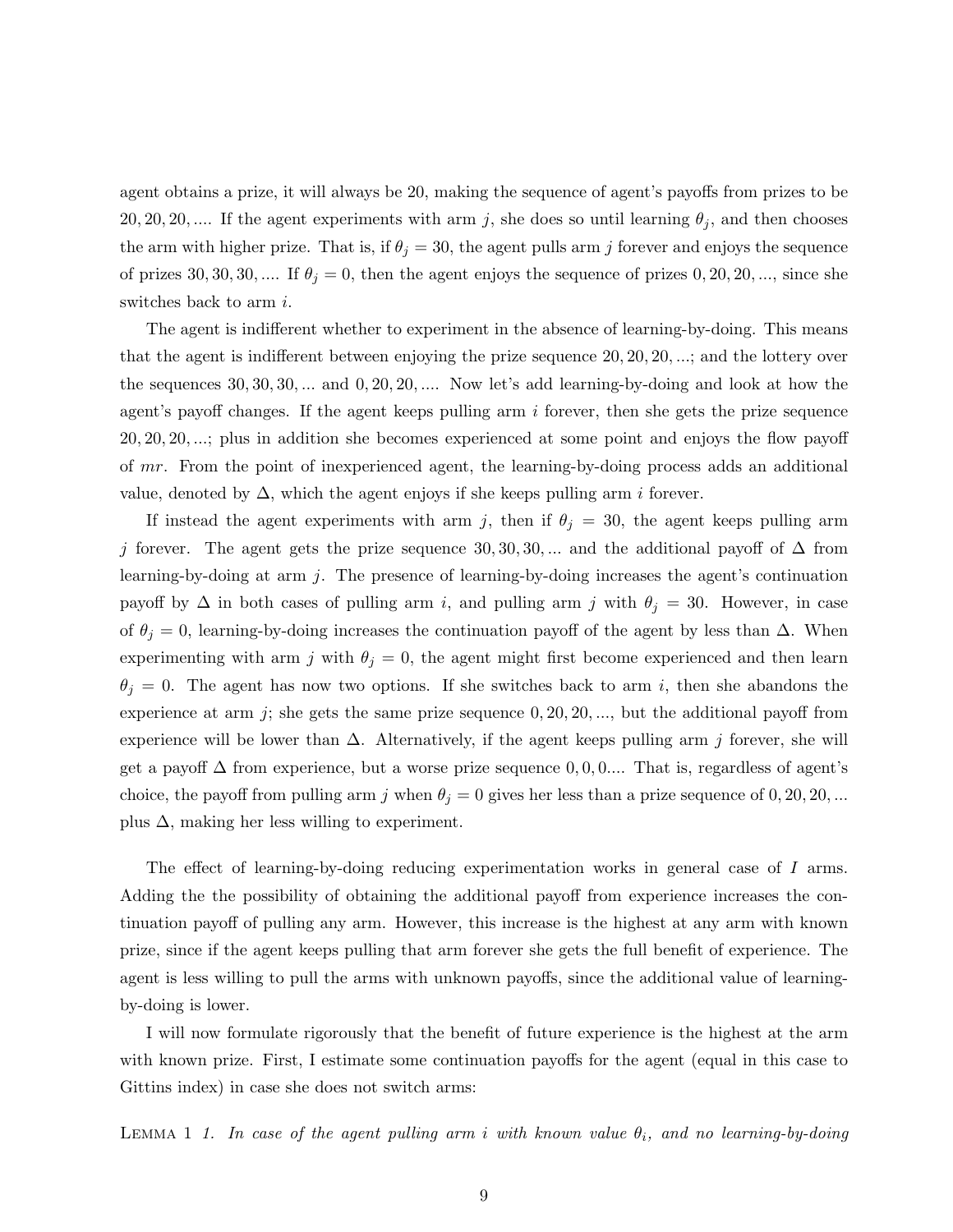$\mu_i = 0$ , her continuation payoff equals  $G_i(\theta_i) = \frac{\lambda_i}{r} \theta_i;$ 

2. In case of pulling arm i, which generates no prizes, the continuation payoff of an experienced agent equals to  $G_i^1 = m_i$ , and the continuation payoff of an inexperienced agent equals  $G_i^0 = \Delta_i \equiv$  $m_i\mu_i$  $\frac{m_i\mu_i}{r+\mu_i}$  .

The proof of Lemma [1](#page-9-0) is in the Appendix. The variable  $\Delta_i \equiv \frac{m_i \mu_i}{r + \mu_i}$  $\frac{m_i\mu_i}{r+\mu_i}$ , referred later to ex ante value of experience, represents the maximal expected benefit of learning-by-doing to currently inexperienced agent, in case of the agent never switching from arm  $i$ .

<span id="page-10-0"></span>The learning-by-doing reduces experimentation, as shown in:

THEOREM 1 1. If the agent is inexperienced at arm i with known  $\theta_i$ , then the Gittins index of arm i equals  $G_i^0(\theta_i) = \frac{\lambda_i}{r} \theta_i + \Delta_i;$ 

2. If the agent is experienced at arm i with unknown  $\theta_i$ , then the Gittins index equals  $G_i^1 =$  $G_i + m_i;$ 

3. If the agent is inexperienced at arm i with unknown  $\theta_i$ , then the Gittins index equals  $G_i^0 \leq$  $G_i + \Delta_i$ .

The proof of Theorem [1](#page-10-0) is in the Appendix, and follows the intuition from the two-arm case. With only one process of experimentation or learning-by-doing in parts 1, 2, the Gittins index equals sum of Gittins indices from the two processes. With both experimentation and learning-bydoing in part 3, the overall Gittins index is weakly lower than the sum of Gittins indices from the two processes. This is due to the fact, that the agent may become experienced at arm  $i$  and then learn  $\theta_i$  to be low. The agent then has to decide whether to give up experience, or keep pulling arm i. There is therefore negative interaction between the two processes. Comparing expressions in parts 1 and 3, one can see that the additional value of learning-by-doing for inexperienced agent equals ex ante value  $\Delta_i$  if the agent already knows prize value  $\theta_i$ , and weakly lower otherwise. This difference makes the agent less willing to experiment.

# 4 Non-monotonicity over the rate of learning-by-doing

The learning-by-doing process reduces the agent's willingness to experiment, since the value of experience is the highest at an arm with known prize. The size of this reduction depends on the rate of experience arrival,  $\mu$ . Assuming all arms are characterized by the same learning-by-doing parameters  $\mu$ ,  $m$ , with extreme values of  $\mu$  the agent would experiment the most. If the value of  $\mu$  would be close to zero, then the agent would not become experienced at all. On the other hand, with extremely large values of  $\mu$ , the agent would immediately become experienced and start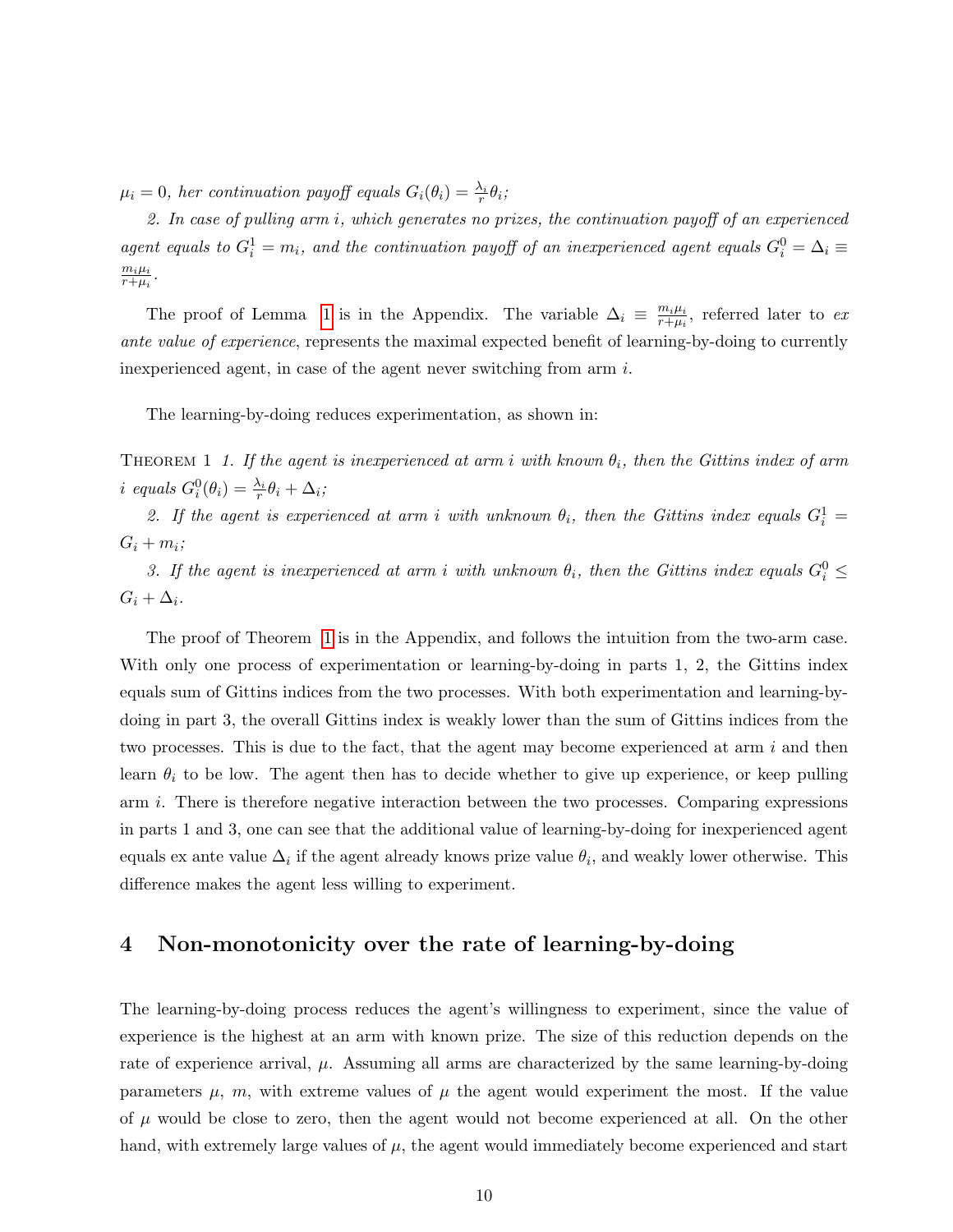receiving the flow payoff of rm at any arm. The agent would not value the additional value of experience since she would obtain it with no delay. Only with intermediate rates  $\mu$  of experience arrival, the learning-by-doing reduces experimentation: the agent expects to become experienced within a reasonable time period, and at the same time values the experience.

The non-monotonicity result is formally stated as follows:

<span id="page-11-0"></span>PROPOSITION 1 The effect of learning-by-doing reducing experimentation at arm i,  $G_i + \Delta_i - G_i^0$ , has a U-shape as a function of  $\mu_i$ , and reaches zero at either  $\mu_i = 0$  or  $\mu_i \longrightarrow \infty$ .

The proof resembles the intuition above and is in the Appendix. It can be interpreted as follows: let the agent know the prize value of  $\theta_i$  at arm i and be inexperienced at any arm. The decision of the agent to experiment with other arms is a cutoff decision over  $\theta_i$ . If all arms had the same parameters of learning-by-doing,  $\mu, m$ , then the cutoff would have a U-shape over  $\mu$  and reach its maximum at  $\mu \in \{0, \infty\}$ . With extreme arrival rates the agent would be most willing to switch from arm i and experiment with unknown arms.

REMARK [1](#page-11-0) Proposition 1 holds for the deterministic process of experience arrival as well. The non-monotonicity holds over the time period  $T_i$  required to become experienced.

This non-monotonicity property has certain predictions for job search. Assuming each agent can be characterized by 'talent' - how fast she learns new skills at any job, the least and the most talented agents would switch the jobs the most. Observing any agent to learn slow on job means the agent does not have enough accumulated human capital to prevent her from leaving. Observing any agent to learn fast on job, does not necessarily mean that the agent will be most willing to stay at the current job. If that agent expects her fast learning to persist at other jobs, she would not care much about her success at current job. Only the agents with intermediate levels of talent would be the ones who will switch their jobs the least. Any such agent will obtain significant value of experience and will value it.

#### 4.1 Value of future experience

The previous section on non-monotonicity considered the willingness to experiment across several agents, dependent on arrival rate  $\mu$  of experience for each agent. That is, the arrival rate  $\mu$  was varied, while the payoff  $m$  from experience remained the same. This section focuses on a single agent and does somewhat different exercise. The values of  $m, \mu$  are both varied in a way that the ex ante value of experience  $\Delta = \frac{m\mu}{r+\mu}$  remains the same. In other words, if the agent had only one arm to pull, those variations would be irrelevant. However, with the possibility of switching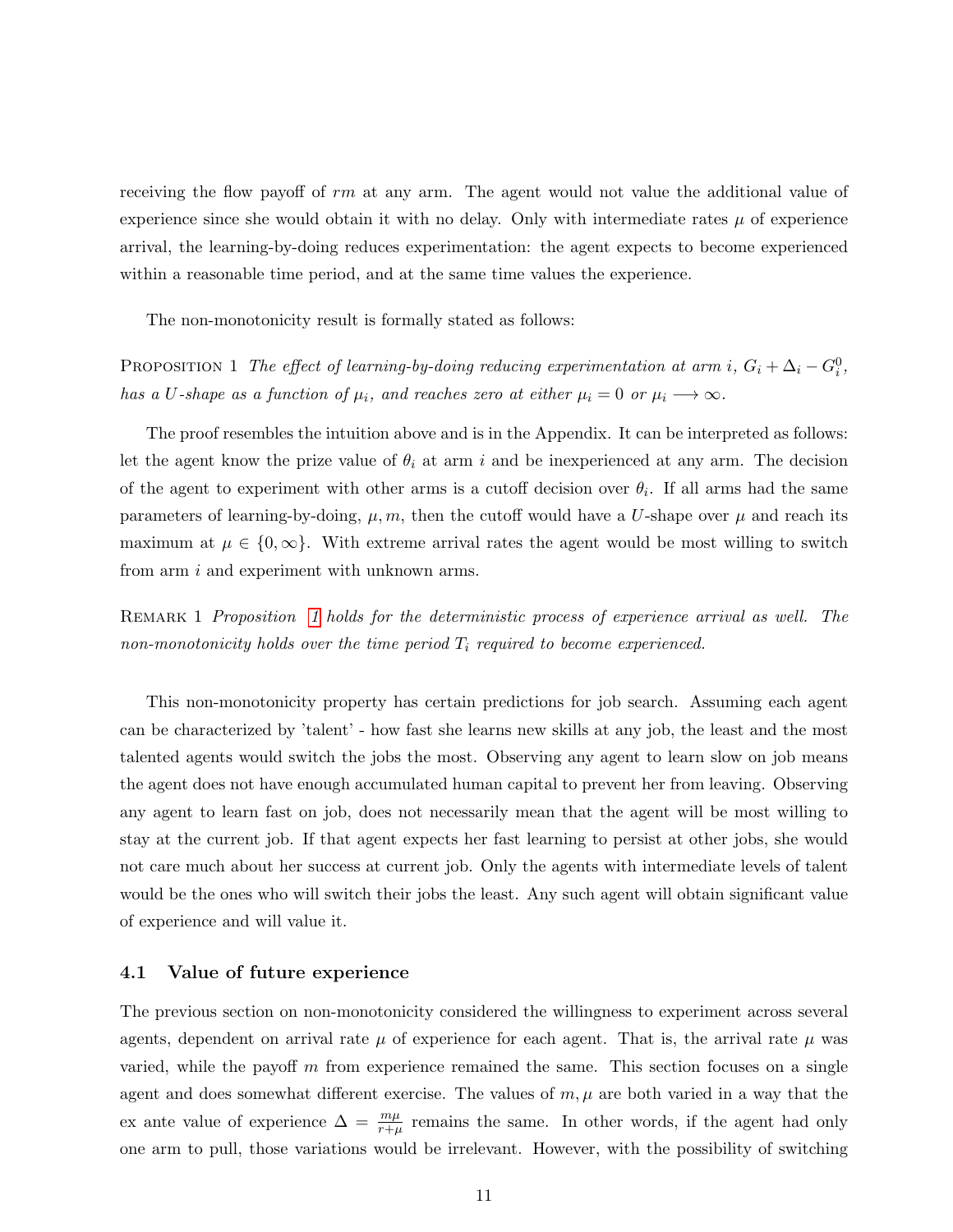arms, the agent's preferences for pulling the arm do depend on the arrival rate  $\mu$ , and change nonmonotonically. That is, all things equal, the agent prefers to experiment with arms with extreme arrival rates of experience:

<span id="page-12-0"></span>THEOREM 2 Consider arm i and vary the values  $\mu_i, m_i$  while fixing the ex ante value of experience  $\Delta_i = \frac{m_i \mu_i}{r + \mu_i}$  $\frac{m_i\mu_i}{r+\mu_i}$ . Then the Gittins index of inexperienced agent  $G_i^0$  has a U-shape as a function of  $\mu$ , reaching maximum of  $G_i + \Delta_i$  at  $\mu = 0$  and limits to  $G_i + \Delta_i$  when  $\mu$  converges to  $\infty$ .

The proof is in the Appendix and has the same intuition of non-monotonicity. When experience arrives too fast, the agent starts getting payoff  $m_i$  immediately at arm i, increasing Gittins index accordingly. When experience arrives too slow, then the agent would almost surely learn  $\theta_i$  before becoming experienced, making the negative interaction between experimentation and learning-bydoing negligible.

Unlike previous results, Theorem [2](#page-12-0) is different for the deterministic process of learning-bydoing, where the agent becomes experienced after time  $T_i$  of pulling arm i. One can define the exante value of experience for deterministic process as  $\Delta_i = e^{-rT_i}m_i$ , which adds to the continuation payoff if the agent never switches from arm  $i$ . The result is formulated as:

PROPOSITION 2 With fixed  $\Delta_i$ , for deterministic process of learning-by-doing the Gittins index decreases with time  $T_i$  of obtaining experience, and reaches maximum of  $G_i + \Delta_i$  if  $T_i = 0$ .

The difference from Theorem [2](#page-12-0) is that with deterministic process there is a predetermined time of experience arrival. Any switch from arm  $i$  means the agent is abandoning the expost accumulated time for becoming experienced. With deterministic process, therefore, the agent always prefers the arrival time to be be as low as possible. At the same time, with memoryless process the agent rather cares about the processes of experimentation and learning-by-doing to not interact with each other much. With extreme arrival rates of experience, either process will be finished much before the other, negating any interaction.

#### 4.2 Two-agent case

This paper is devoted to analyze the interaction between experimentation and learning-by-doing. A straightforward extension of the model would be to have several agents, simultaneously experimenting and becoming experienced. There are several ways the agents might affect each other. The agents may share the experience accumulated by any of them, like the employees advising each other on efficient methods to do their work. The agents may share their values of prizes generated by each arm, like the employees share the working conditions, or Mac users share the build-in features of their PCs.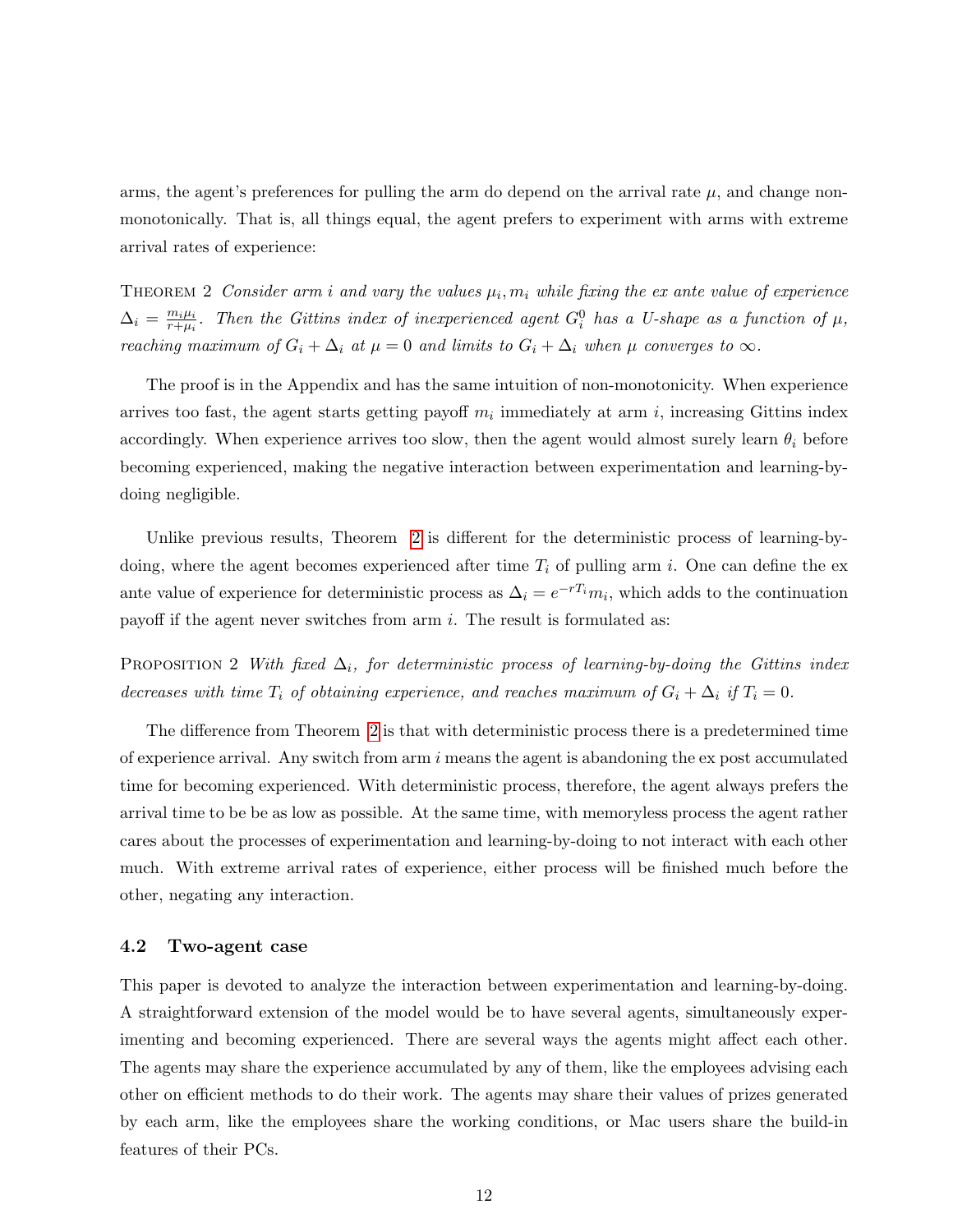The interaction between experimentation and learning-by-doing is more complicated with several agents. Nevertheless, I conjecture that the non-monotonicity result holds for the case of several agents. Intuitively, if the process of learning-by-doing is much faster or much slower than the rate of experimentation, then one of the two processes should end much before the other, as in case with a single agent. One might still expect the continuation payoffs of agents to depend non-monotonically on the arrival rate of experience, reaching the maximum at extreme rates. In this section I show this non-monotonicity in one specific case with two agents.

I assume two agents have access to two arms. One arm is safe, generating the constant flow payoff. The other arm is risky, generating prizes as Poisson events. The values of prizes are assumed to be same for both agents. In addition, when pulling the risky arm, each agent may become experienced, independently of the other agent. One could think of two firms exploiting a new technology, the profitability of which is the same for both firms. In the process, one of the firms may happen to optimize own production and implement new technology at lower costs.

I consider the following model. Both agents share the same discount factor r. At any moment t each agent chooses action  $\alpha_t \in [0,1]$  as how to split time between both arms, with  $\alpha_t$  being fraction devoted to the risky arm. The safe arm generates a constant flow payoff of sr, and has no learning-by-doing. Given  $\alpha_t$ , the agent gets the flow payoff of  $(1 - \alpha_t)sr$  from the safe arm.

At the risky arm the agent obtains a prize with payoff  $\theta$  as a Poisson event with arrival rate  $\alpha_t \lambda$ . The value  $\theta > 0$  is fixed over time, and is the same for both agents. The value  $\theta$  is ex ante unknown and is distributed over the interval  $(\underline{\theta}, \overline{\theta})$  with  $-\infty < \underline{\theta} \leq \overline{\theta} < \infty$ , with density  $f(\theta)$ . The prize arrivals are assumed to be independent across the agents. If the agent is pulling the risky arm being inexperienced, she becomes experienced as a Poisson event with arrival rate  $\alpha_t\mu$ , independently of the other agent. The experienced agent gets an additional flow payoff of  $\alpha_t m r$ from the risky arm. I assume that there is no congestion at the arms: the agent's payoff does not directly depend on the other agent's action.

The values of  $s, m, \mu, \lambda$  are the same for both agents and ex ante known. I assume that the action of each agent, as well as the moment of becoming experienced are not observable by the other agent. However, when any agent gets the prize from the risky arm for the first time, the value  $\theta$  becomes publicly known.

The optimal action of each agent depends on whether she is experienced at the risky arm, and on the strategy of the opponent. I focus on a particular symmetric equilibrium, where from each agent's point of view, the expected fraction of time her opponent devotes to pulling the risky arm, is constant over time and denoted as  $\gamma$ . In this equilibrium the continuation payoff of each agent,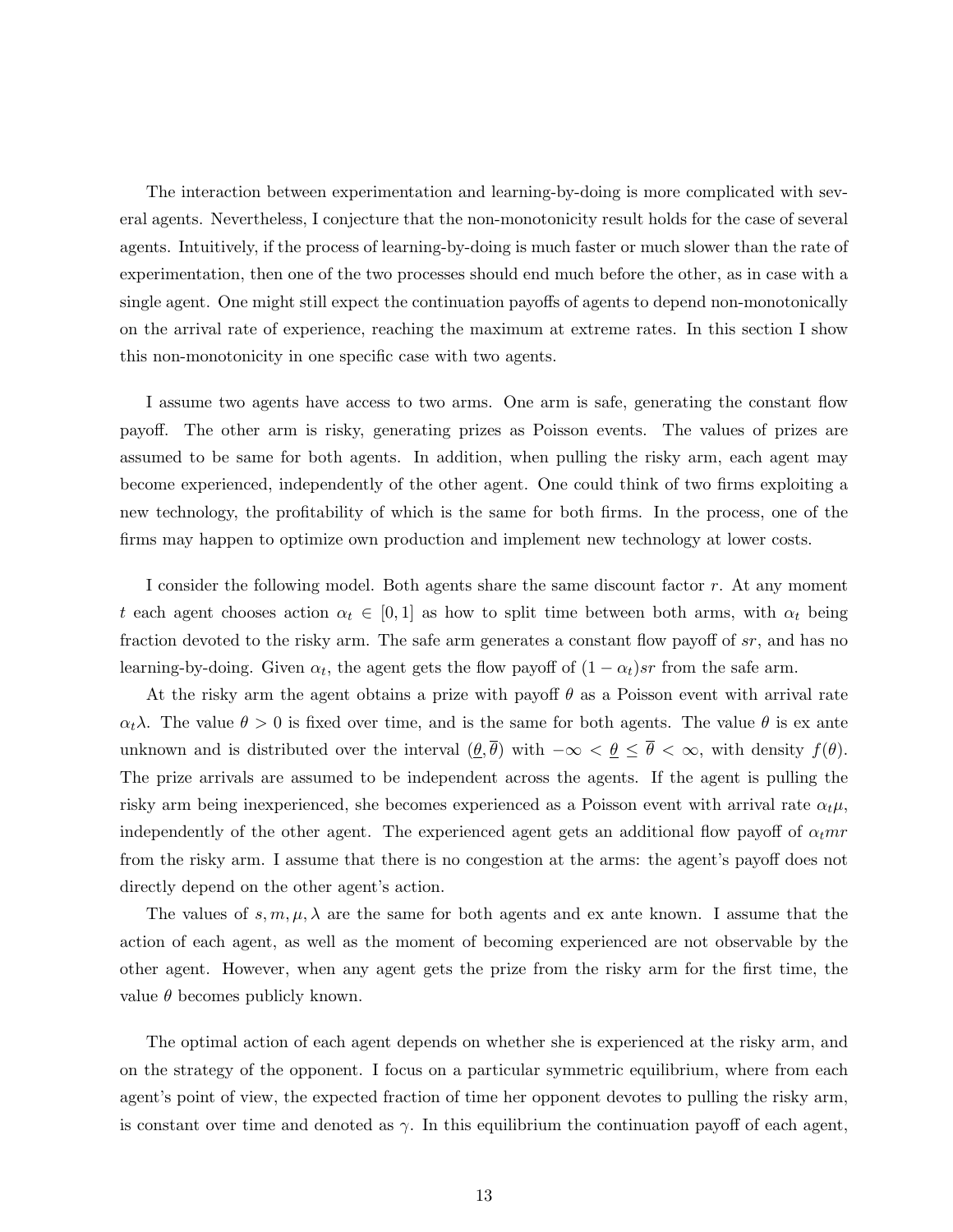as well as her incentives to pull the risky arm, depend only on her experience at the risky arm, and not on the time passed.

The equilibrium evolves over time as follows. With  $\gamma = 1$ , each agent devotes all the time to pull the risky arm, regardless of experience. With  $\gamma \in (0,1)$ , the inexperienced agent is always indifferent on whether to pull the risky arm, and chooses a mixed time allocation for the arms. The experienced agent, having more incentives to pull the risky arm, devotes all time to it. Each agent is constantly updating her belief on whether the opponent has become experienced. This belief increases over time due to learning-by-doing. On the other hand, conditional on  $\theta$  not being revealed, the belief in the opponent being of high type decreases. In the limit, conditional on  $\theta$  not being revealed, the belief in the opponent being high type converges to some fixed value in (0, 1). Respectively, over time, the fraction which inexperienced agent is devoting pulling the risky arm, decreases, so that the expected value  $\gamma$  remains the same.

Similar to Theorem [2](#page-12-0) in one-agent case, I consider the variations of arrival rate of experience  $\mu$  and additional payoff m at the risky arm, such that the ex ante value of experience  $\Delta = \frac{m\mu}{r+\mu}$ remains the same. Then, the continuation payoff of an inexperienced agent reaches maximum at extreme arrival rates  $\mu \in \{0, \infty\}$ :

<span id="page-14-0"></span>THEOREM 3 In equilibrium the values of  $\gamma$  and the continuation payoff of an inexperienced agent reach maximum at either  $\mu = 0$  or  $\mu$  limiting to infinity.

The proof of Theorem [3](#page-14-0) is in the Appendix. It no longer guarantees that the continuation payoff of each agent depends on  $\mu$  as a U-shape. There is an endogenous parameter  $\gamma$  from opponent's strategy, which affects the agent's continuation payoff, making the overall dependence on  $\mu$  complicated. Nevertheless, the result about the extreme values of  $\mu$  remains, and has the same intuition as in one-agent case. With  $\mu$  too high, both agents start getting an additional payoff of m immediately, and it does not affect their interaction. With  $\mu$  too low, the agents would finish experimentation before becoming experienced. With no interaction between the two processes of experimentation and learning-by-doing, the agents' continuation payoffs reach their maximum.

# 5 Experimentation affects learning-by-doing

The model has focused so far on the effect of learning-by-doing on experimentation: there is an exogenous process of experience arrival at each arm, and the agent has to make a decision regarding which arm to pull. In this section I consider the process of experience arrival to be endogenous. If the learning-by-doing is seen as the process of the agent accumulating certain skills, then each arm may have *several* skills to acquire, each increasing the flow payoff at the arm. Assuming the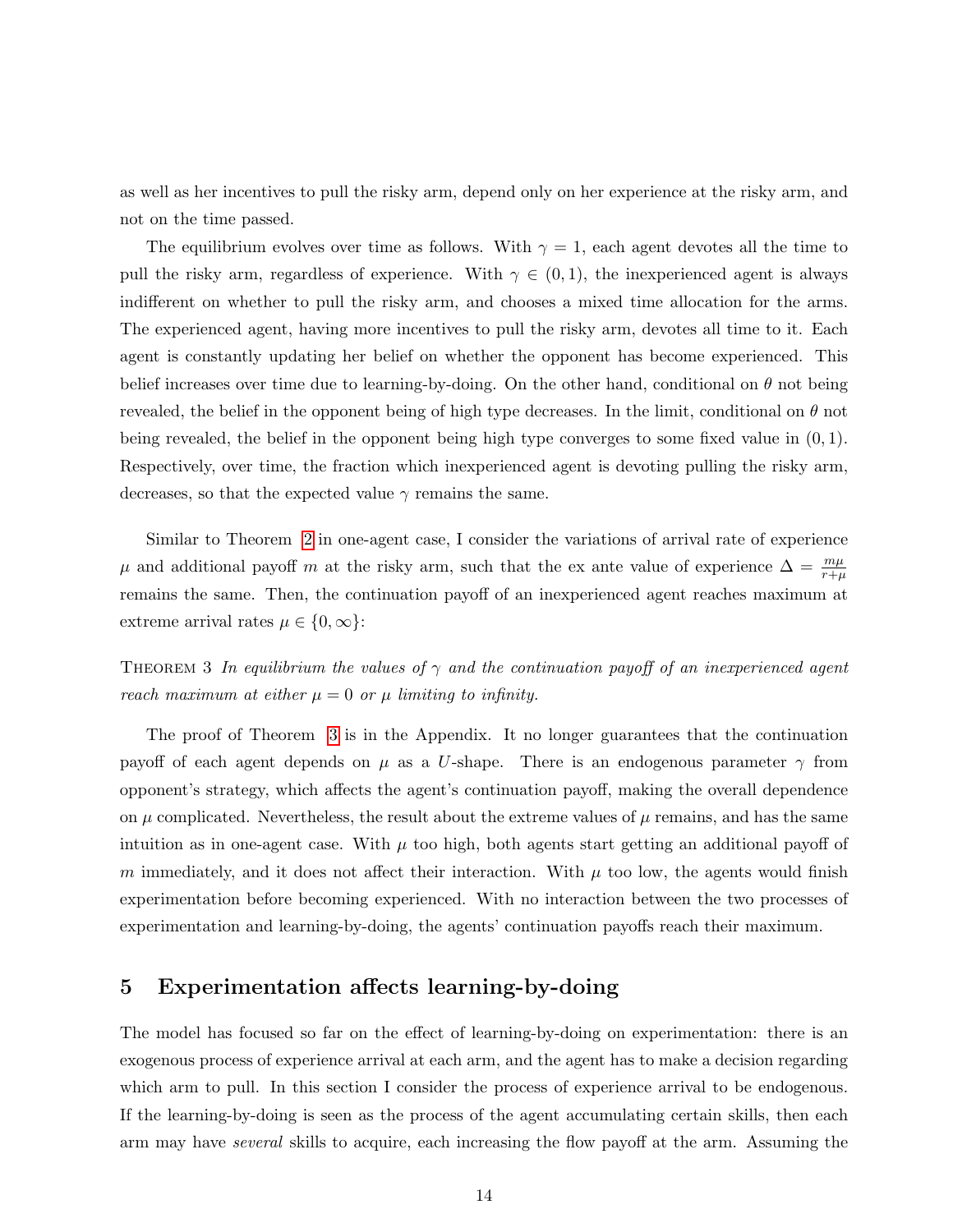agent can only acquire one skill at a time, she has to decide which skill to acquire first. The choice of skill will depend on the experimentation, on the possibility of abandoning the arm.

As before, I consider the arm, which payoff comes from prizes generated as Poisson events, and from experience. When pulling the arm it generates prizes with known Poisson intensity  $\lambda$ . Each time the arm generates the prize, it gives the same payoff  $\theta$  to the agent, the value of  $\theta$  is ex ante unknown. In addition to prizes, the arm has two skills  $k, l$  for the agent to acquire. Once acquired, each skill gives an additional flow payoff to the agent, independent of the other skill. Each skill  $k, l$ is characterized by the additional flow payoff  $rm_k, rm_l$  it provides to the agent.

I consider two different time processes of acquiring the skills. In memoryless, Poisson case the event of acquiring skill has a Poisson distribution with arrival rates  $\mu_k, \mu_l$ . In deterministic case the agent has to spend certain time  $T_k$  or  $T_l$  to acquire, respectively, skill k or skill l.

The agent may only be acquiring one skill at a time and has to decide which skill to acquire first. As a benchmark case, I make the following

# ASSUMPTION 1 If the agent had to pull the arm forever, she would be indifferent which skill to acquire first.

That is, if the agent had no outside option, any sequence of skill acquisition gives the same continuation payoff to the agent. This means that one of the skills, say skill  $k$ , has lower payoff  $rm_k$ , but is acquired faster, with higher arrival rate  $\mu_k$  in Poisson case, or with lower time  $T_k$  in deterministic case. With no experimentation the agent is indifferent between which skill to acquire first.

With the presence of outside option, the agent may expect to switch from the arm, dependent on the realized value of  $\theta$ . The possibility of switching makes the agent to prefer one of two sequences of acquiring skills:

<span id="page-15-0"></span>PROPOSITION 3 1. In deterministic case, the agent prefers to acquire first the skill with lower value T, which requires less time to learn.

2. In memoryless case, the agent prefers to acquire first the skill, which has lower arrival rate  $\mu$ .

The proof of Proposition [3](#page-15-0) is in the Appendix. The Proposition states that the timing of learning-by-doing process determines the agent's preferences over which skill to acquire first. In deterministic case the presence of potential switch to the safe arm makes the agent to acquire the easier skill first and start having an additional payoff earlier. In memoryless case, however, the solution is reverse. The agent does not have a certain time for acquiring the skills. Conditional on acquiring the harder skill, rather than the easier skill, the agent will be less likely to abandon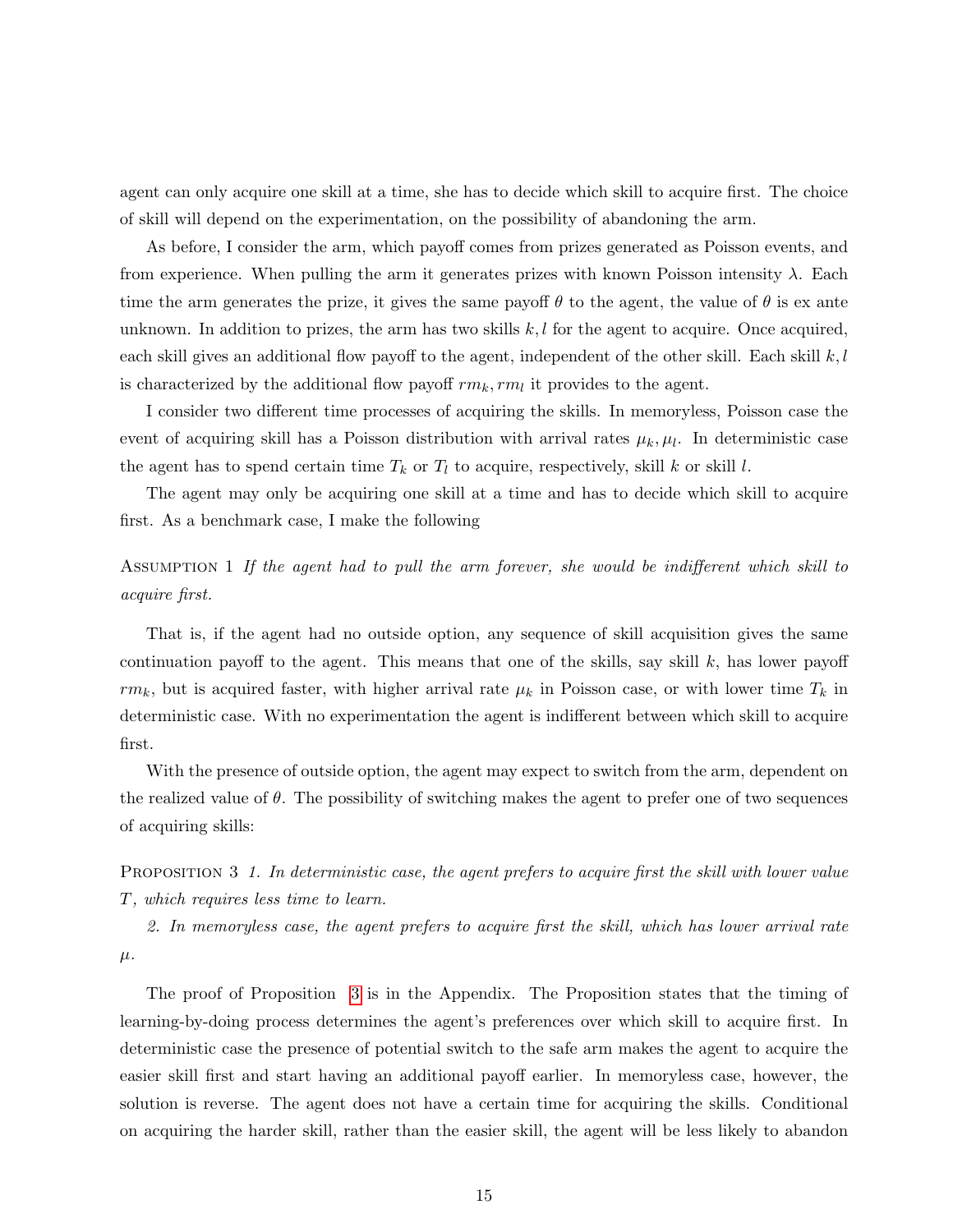the arm. The payoff from skills is therefore more secure in case of the agent starting acquiring the harder skill first, inducing the agent to choose that learning sequence.

Proposition [3](#page-15-0) provides insight on the efficient on-job training. The acquisition of new skills is in general a somewhat stochastic process, with agent's competence gradually increasing over time. There is usually a trade-off: the easier a skill is learnt, the lower payoff it gives. The optimal solution to this trade-off depends on whether the training is rather deterministic or rather stochastic and memoryless. In case of skills being a routine and acquired deterministically through courses, the easier skills should be acquired first. On the contrary, in case of skills being acquired somewhat randomly through actual learning-by-doing, the harder skills might be a better choice to start with.

# 6 Conclusion

In this paper I consider the interaction between experimentation and learning-by-doing. Learningby-doing unambiguously reduces the agent's willingness to experiment, since the experience is always more valued at the known arm. This effect is non-monotone in arrival rate of experience, inducing the agent to pull the arms with extreme arrival rates of experience. Intuitively, with extreme arrival rates, one of the processes of experimentation or learning-by-doing is finished much before the other process, and therefore reducing the negative interaction between them. The same idea of non-monotonicity is extended for a two-agent case.

Experimentation affects learning-by-doing by changing the agent's choice between quick and cheap experience or slow and valuable experience. The quick experience allows the agent to enjoy its benefits faster, and is preferred with deterministic process of learning-by-doing. The slow experience, conditional on its acquisition, secures a greater payoff for the agent, and is preferred with stochastic process of learning-by-doing.

I believe the model is simple enough to be used in a variety of extensions. One can generalize the model with many agents, who may affect each other in both the processes of experimentation and learning-by-doing. The model can be adapted to a delegation problem of a principal and an agent, or to a matching environment with the unknown match value increasing over time. These extensions are a potential for future work.

# 7 References

### References

BANKS, J.S., AND SUNDARAM, R.K. (1994) "Switching Costs and The Gittins Index," Econometrica, Vol. 62, No. 3, pp. 687-694.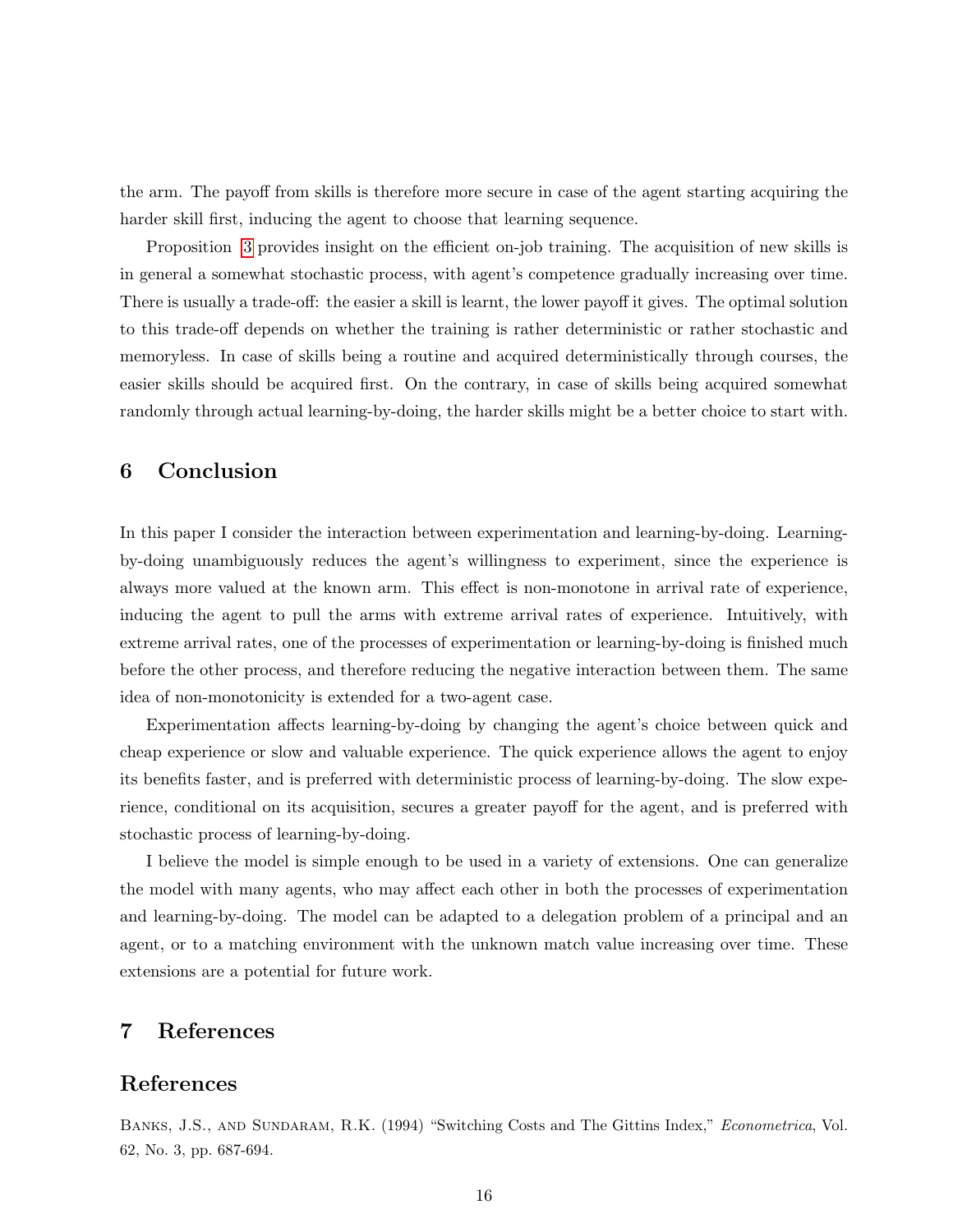BERGEMANN, D., AND VÄLIMÄKI, J. (2006) "Bandit Problems,", ISSN 1795-0562, Discussion Paper No. 93.

BOLTON, P., AND HARRIS, C. (1999) "Strategic Experimentation," *Econometrica*, Vol. 67, No. 2, pp. 349-374.

Fryer, R.G., Harms, P. (2015) "Two-Armed Restless Bandits with Imperfect Information: Stochastic Control and Indexability,", working paper.

GITTINS, J.C., AND JONES, D.M. (1974) ""A Dynamic Allocation Index for the Sequential Allocation of Experiments," Progress in Statistics, ed. by J. Gani et al. Amsterdam: North-Holland, pp. 241-266.

GITTINS, J.C. (2010) "Bandit Processes and Dynamic Allocation Indices," Journal of the Royal Statistical Society. Series B (Methodological), Vol. 41, No. 2, pp. 148-177.

Jun, T. (2004) "A Survey on Bandit Problem with Switching Cost," De Economist 152, No. 4, pp. 513-541.

Kambourov, G., and Manovskii, I. (2009) "Occupation Specifity on Human Capital," International Economic Review, Vol. 50, No.1, pp. 63-115.

Keller, G., Rady, S., and Cripps, M. (2005) "Strategic Experimentation with Exponential Bandits," Econometrica, Vol. 73, No. 1, pp. 39-68.

KELLER, G., AND RADY, S. (2010) "Strategic Experimentation with Poisson Bandits," Theoretical Economics, 5, pp. 275-311.

Rosebberg, D., Solan, E., and Vieille, N. (2007) "Social Learning in One-Arm Bandit Problems," Econometrica, Vol. 75, No. 6, pp. 1591-1611.

Sanders, C. (2016) "Skill Uncertainty, Skill Accumulation, and Occupational Choice,", Working paper.

STRULOVICI, B. (2010) "Learning While Voting: Determinants of Collective Experimentation," Econometrica, Vol. 78, No.3, pp. 933-971.

Thomac, C.D. (2012) "Strategic Experimentation with Congestion,", avaialble at https://webspace.utexas.edu/ ct23744.

WHITTLE, P. (1982) Optimization Over Time, vol. 1, Wiley, Chichester.

YAMAGUCHI, S. (2012) "Tasks and Heterogeneous Human Capital," Journal of Labor Economics, Vol. 30, No. 1, pp. 1-53.

# 8 Appendix

Proof of Lemma [1](#page-9-0)

1. Let the agent pull arm i with known value of  $\theta_i$ . Then the continuation payoff of the agent, equal to Gittins index  $G_i(\theta_i)$ , can be written as:

$$
G_i(\theta_i) = \theta_i \lambda_i dt + (1 - r dt) G_i(\theta_i)
$$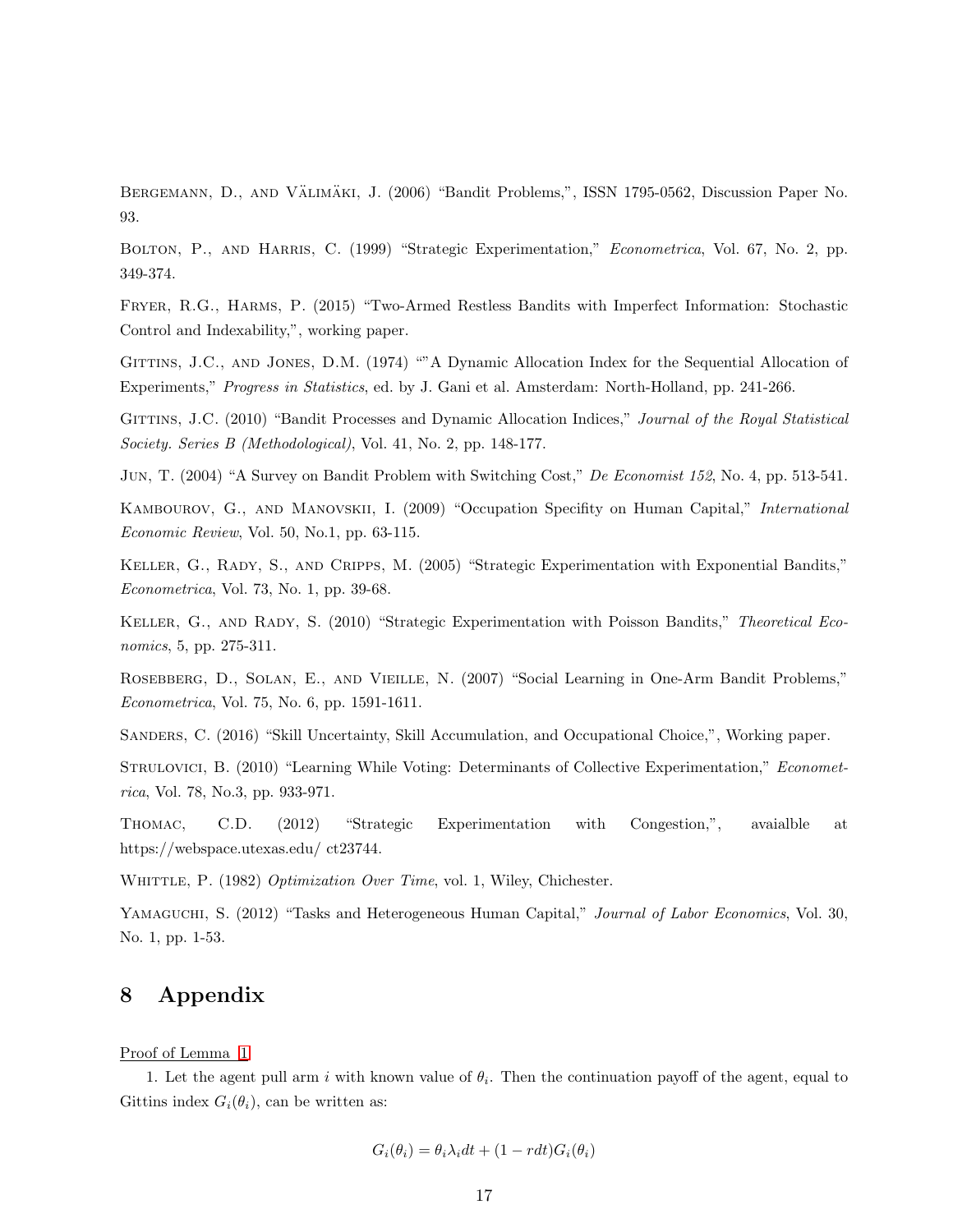Indeed, within an infinitesimal period dt the agent gets a payoff  $\theta_i$  with probability  $\lambda_i dt$ . After period dt, the agent will get the same continuation payoff  $G_i(\theta_i)$ , discounted with a factor of  $(1 - rdt)$ . This equation is equivalent to point 1 of Lemma [1](#page-9-0)

2. Let the experienced agent pull arm i, which gives her a constant payoff of  $rm_i$ . Then the continuation payoff of the experienced agent,  $G_i^1$ , satisfies the following:

$$
G_i^1 = m_i r dt + (1 - r dt) G_i^1
$$

which yields  $G_i^1 = m_i$ .

Let the inexperienced agent pull arm i, Then the continuation payoff of the inexperienced agent,  $G_i^0$ , satisfies the following:

$$
G_i^0 = \mu_i dt * G_i^1 + (1 - r dt)(1 - \mu_i dt) G_i^0
$$

Within an infinitesimal time period dt, the agent becomes experienced with probability  $\mu_i$ , and her continuation payoff changes to  $G_i^1$ . Otherwise, with probability  $1 - \mu_i dt$ , the agent's continuation payoff remains the same. Getting rid of terms of order  $dt^2$ , and recalling that  $G_i^1 = m_i$ , yields  $G_i^0 = \frac{m_i \mu_i}{r + \mu_i}$ .

#### Proof of Theorem [1](#page-10-0)

The Gittins index of any arm is a retirement value, such that if the agent can always take this retirement value and stop experimentation, she is indifferent at the moment between taking the retirement value or experimenting with the arm.

1. If the inexperienced agent experiments with arm i with known value  $\theta_i$ , then, since the payoff from arm i will only increase with experience, the agent will keep pulling arm i forever. The Gittins index  $G^0(\theta_i)$ equals to agent's continuation payoff and satisfies:

$$
G^{0}(\theta_{i}) = \theta_{i} \lambda_{i} dt + \mu dt * G^{1}(\theta_{i}) + (1 - r dt)(1 - \mu_{i} dt)G^{0}(\theta_{i})
$$

where  $G^1(\theta_i)$  is the continuation payoff of experienced agent at arm i, and satisfies:

$$
G^{1}(\theta_{i}) = \theta_{i} \lambda_{i} dt + m_{i} r dt + (1 - r dt) G^{1}(\theta_{i})
$$

Getting rid of terms with  $dt^2$ , one gets:  $G^0(\theta_i) = \frac{\lambda_i}{r} \theta_i + \frac{m_i \mu_i}{r + \mu_i} = \frac{\lambda_i}{r} \theta_i + \Delta_i$ .

2. Without learning-by-doing, the agent keeps pulling arm i until she learns  $\theta_i$ . Then, if the continuation payoff of pulling arm i,  $\frac{\lambda_i}{r} \theta_i$ , is lower than the retirement value,  $G_i$ , the agent stops pulling arm i and gets  $G_i$ , otherwise the agent keeps pulling arm i forever. There is a cutoff  $\theta^* = \frac{rG_i}{\lambda_i}$ , such that the agent will stop pulling arm *i* if  $\theta_i < \theta^*$ .

The expression for continuation payoff of the agent, when she decides to pull arm  $i$ , depends on whether the actual value  $\theta_i$  is higher than  $\theta^*$ . Let's denote this payoff as  $V(\theta_i)$ . Conditional on  $\theta_i > \theta^*$ , one has  $V(\theta_i) = \frac{\lambda_i}{r} \theta_i$ , as in Lemma [1.](#page-9-0) Conditional on  $\theta_i < \theta^*$ , the continuation payoff satisfies:

$$
V(\theta_i) = \lambda_i dt (\theta_i + G_i) + (1 - \lambda_i dt)(1 - r dt)V(\theta_i)
$$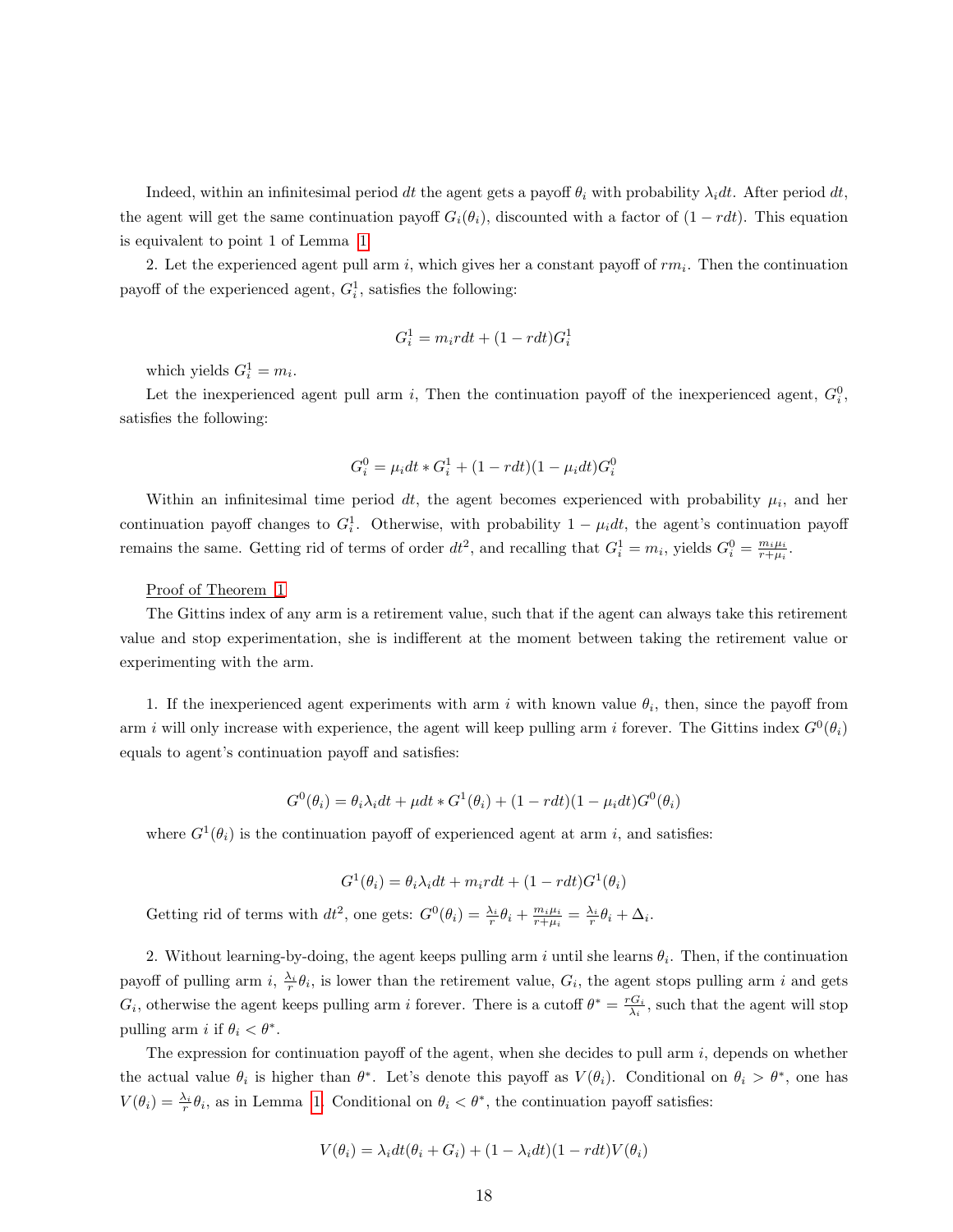That is, with probability  $\lambda_i dt$  the agent gets prize  $\theta_i$ , and then immediately quits with retirement value  $G_i$ ; otherwise she keeps pulling arm i forever. The continuation payoff  $V(\theta_i)$  equals to:

$$
V(\theta_i) = \frac{\lambda_i \theta_i + G_i}{r + \lambda_i}
$$

<span id="page-19-0"></span>Since the agent is indifferent at the beginning between pulling arm i or getting  $G_i$ , one gets the value  $G_i$  equal to expected value of  $V(\theta_i)$  over  $\theta_i$ :

$$
G_i = \int_{-\infty}^{\frac{rG_i}{\lambda_i}} \frac{\lambda_i(\theta_i + G_i)}{r + \lambda_i} f(\theta_i) d\theta_i + \int_{\frac{rG_i}{\lambda_i}}^{\infty} \frac{\lambda_i}{r} \theta_i f(\theta_i) d\theta_i
$$
 (1)

With experience, the agent gets an additional flow payoff of  $rm_i$  from arm i. In order to keep the agent indifferent between pulling arm i or immediately retire, the retirement value has to increase by  $m_i$ . In this case one can think of retirement value to give agent  $G_i$  as a lump sum payoff, and also a constant flow payoff of  $rm_i$ . Since now the agent gets a flow payoff of  $rm_i$  regardless of whether she is pulling arm i, her incentives do not change compared to the case with no learning-by-doing. The value  $G_i + m_i$  is the Gittins index for experienced agent.

3. Let the agent be inexperienced at arm i with unknown value  $\theta_i$ , and Gittins index of arm i equal  $G_i^0$ . If the agent experiments with arm i, then she will do it until observing the value  $\theta_i$ . Afterwards her decision on whether to quit and get  $G_i^0$ , depends on  $\theta_i$  and whether she has become experienced. There are therefore two cutoff values, determining the agent's decision. The cutoff value  $\theta_0^* = \frac{r}{\lambda_i} (G_i^0 - m_i)$  satisfies  $\frac{\lambda_i}{r}\theta_0^* + m_i = G_i^0$ , and makes the experienced agent to be indifferent whether to keep pulling arm i or retire and get  $G_i^0$ . The cutoff value  $\theta_1^* = \frac{r}{\lambda_i} (G_i^0 - \frac{m_i \mu_i}{r + \mu_i})$  makes the inexperienced agent to be indifferent whether to keep pulling arm  $i$  or retire.

If pulling arm i, the continuation payoff of the agent is expressed differently, dependent on actual value of  $\theta_i$ . Let's denote the continuation payoff of inexperienced agent as  $V^0(\theta_i)$ , and of experienced agent as  $V^1(\theta_i)$ . If  $\theta_i > \theta_1^*$ , the agent will keep pulling arm i forever, getting a continuation payoff of  $V^0(\theta_i) = \frac{\lambda_i}{r} \theta_i + \frac{m_i \mu_i}{r + \mu_i}$ .

If  $\theta_0^* < \theta_i < \theta_1^*$ , then the agent will keep pulling arm i only if she has become experienced before learning  $\theta_i$ . The continuation payoff satisfies:

 $V^0(\theta_i) = \lambda_i dt (\theta_i + G_i^0) + \mu_i dt (\frac{\lambda_i}{r} \theta_i + m_i) + (1 - r dt)(1 - \lambda_i dt) + (1 - \mu_i dt) V^0(\theta_i)$ 

With probability  $\lambda dt$  the inexperienced agent receives  $\theta_i$ , and then immediately retires. With probability  $\mu_i dt$  the agent becomes experienced and keeps pulling arm i forever. Otherwise, the continuation payoff does not change and remains  $V^0(\theta_i)$ . The continuation payoff  $V^0(\theta_i)$  equals:

$$
V^{0}(\theta_{i}) = \frac{\lambda_{i}(\theta_{i} + G^{0}_{i}) + \mu_{i}(\frac{\lambda_{i}}{r}\theta_{i} + m_{i})}{r + \lambda_{i} + \mu_{i}}
$$

If  $\theta_i < \theta_0^*$ , then the agent will stop pulling arm i once she learns  $\theta_i$ . The continuation payoff, if being already experienced, satisfies:

$$
V^1(\theta_i) = m_i r dt + \lambda_i dt (\theta_i + G_i^0) + (1 - r dt)(1 - \lambda_i dt) V^1(\theta_i)
$$

The continuation payoff of inexperienced agent satisfies: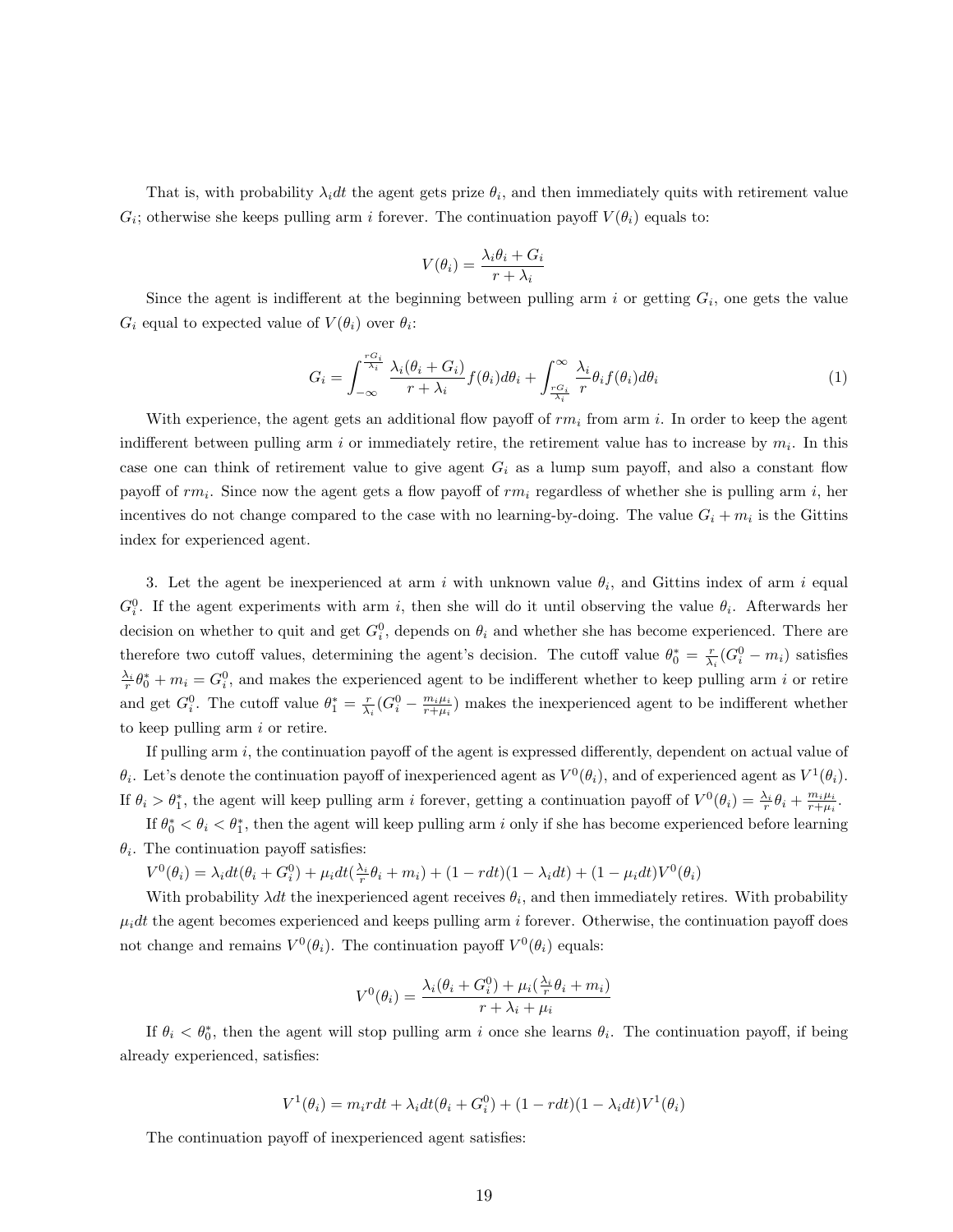$$
V^{0}(\theta_{i}) = \lambda_{i}dt(\theta_{i} + G_{i}^{0}) + \mu_{i}dt * V^{1}(\theta_{i}) + (1 - rdt)(1 - \lambda_{i}dt)(1 - \mu_{i}dt)V^{0}(\theta_{i})
$$

which yields:

$$
V^{0}(\theta_{i}) = \frac{\lambda_{i}}{r + \lambda_{i}} (\theta_{i} + G^{0}_{i}) + \frac{r\mu_{i}m_{i}}{(r + \lambda_{i})(r + \lambda_{i} + \mu_{i})}
$$

Combining all the expressions for value function  $V^0(\theta_i)$ , one gets the Gittins index  $G_i^0$  as expected value over  $V^0(\theta_i)$ :

$$
G_i^0 = \int_{-\infty}^{\frac{r}{\lambda_i}(G_i^0 - m_i)} \frac{\lambda_i}{r + \lambda_i} (\theta_i + G_i^0) + \frac{r\mu_i m_i}{(r + \lambda_i)(r + \lambda_i + \mu_i)} f(\theta_i) d\theta_i +
$$
  
+ 
$$
\int_{\frac{r}{\lambda_i}(G_i^0 - m_i)}^{\frac{r}{\lambda_i}(G_i^0 - m_i + \mu_i)} \frac{\lambda_i(\theta_i + G_i^0) + \mu_i(\frac{\lambda_i}{r}\theta_i + m_i)}{r + \lambda_i + \mu_i} f(\theta_i) d\theta_i +
$$
  
+ 
$$
\int_{\frac{r}{\lambda_i}(G_i^0 - \frac{m_i\mu_i}{r + \mu_i})}^{\infty} (\frac{\lambda_i}{r}\theta_i + \frac{m_i\mu_i}{r + \mu_i}) f(\theta_i) d\theta_i
$$
(2)

<span id="page-20-0"></span>Now let's compare two expressions for Gittins indices [\(1\)](#page-19-0) and [\(2\)](#page-20-0). Let's show that if one substitutes  $G_i^0 = G_i + \Delta_i = G_i + \frac{m_i \mu_i}{r + \mu_i}$  into expression [\(2\)](#page-20-0), then the left-hand side would become bigger than the right-hand side. That would prove Theorem [1.](#page-10-0) In other words, let's substitute  $G_i^0 = G_i + \frac{m_i \mu_i}{r+\mu_i}$  into expression [\(2\)](#page-20-0), and show that the right hand side of (2) would not exceed the right-hand side of [\(1\)](#page-19-0) plus  $\frac{m_i\mu_i}{r+\mu_i}$ .

The last integrals in both expressions [\(1\)](#page-19-0) and [\(2\)](#page-20-0) would coincide if  $G_i^0 = G_i + \frac{m_i \mu_i}{r+\mu_i}$ . The difference between the integrands in first terms between expressions [\(2\)](#page-20-0) and [\(1\)](#page-19-0) would equal

$$
\frac{\lambda_i}{r+\lambda_i}(\theta_i+G_i+\frac{m_i\mu_i}{r+\mu_i})+\frac{r\mu_i m_i}{(r+\lambda_i)(r+\lambda_i+\mu_i)}-\frac{\lambda_i(\theta_i+G_i)}{r+\lambda_i}=\frac{m_i\mu_i}{r+\mu_i}-\frac{r\lambda_i m_i\mu_i}{(r+\lambda_i)(r+\mu_i)(r+\lambda_i+\mu_i)}
$$

and is smaller than  $\frac{m_i\mu_i}{r+\mu_i}$ , reflecting the fact that if agent becomes experienced and then learns  $\theta_i$ , she prefers to leave arm  $i$  and abandon the experience.

The difference between the integrand in the second term of expression [\(2\)](#page-20-0) and the first term of expression [\(1\)](#page-19-0) equals

$$
\frac{\lambda_i(\theta_i+G_i+\frac{m_i\mu_i}{r+\mu_i})+\mu_i(\frac{\lambda_i}{r}\theta_i+m_i)}{r+\lambda_i+\mu_i}-\frac{\lambda_i(\theta_i+G_i)}{r+\lambda_i}=\frac{m_i\mu_i}{r+\mu_i}+\frac{\lambda_i\mu_i(\frac{\lambda_i}{r}\theta_i-G_i)}{(r+\lambda_i)(r+\lambda_i+\mu_i)}
$$

which is lower than  $\frac{m_i\mu_i}{r+\mu_i}$ , since this is case for  $\theta_i < \frac{r}{\lambda_i}(G_i^0 - \frac{m_i\mu_i}{r+\mu_i}) = \frac{r}{\lambda_i}G_i$ . This reflects the fact that the experienced agent does not want to quit pulling arm  $i$  and therefore enjoys worse prizes, compared to case without learning-by-doing.

The integrands in first and second terms of expression [\(2\)](#page-20-0) are lower than in the first term of [\(1\)](#page-19-0) plus  $\frac{m_i\mu_i}{r+\mu_i}$ , reflecting the fact that when the experienced agent learns about low  $\theta$ , she has to either sacrifice experience, or stay at lower  $\theta$ . Therefore, the value  $G_i^0 \leq G_i + \frac{m_i \mu_i}{r+\mu_i}$ , proving Theorem [1.](#page-10-0)

Proof of Proposition [1](#page-11-0)

Let's consider a variable  $Y \equiv G_i^0 - \frac{m_i \mu_i}{r + \mu_u}$  The expression [\(2\)](#page-20-0) then can be rewritten as: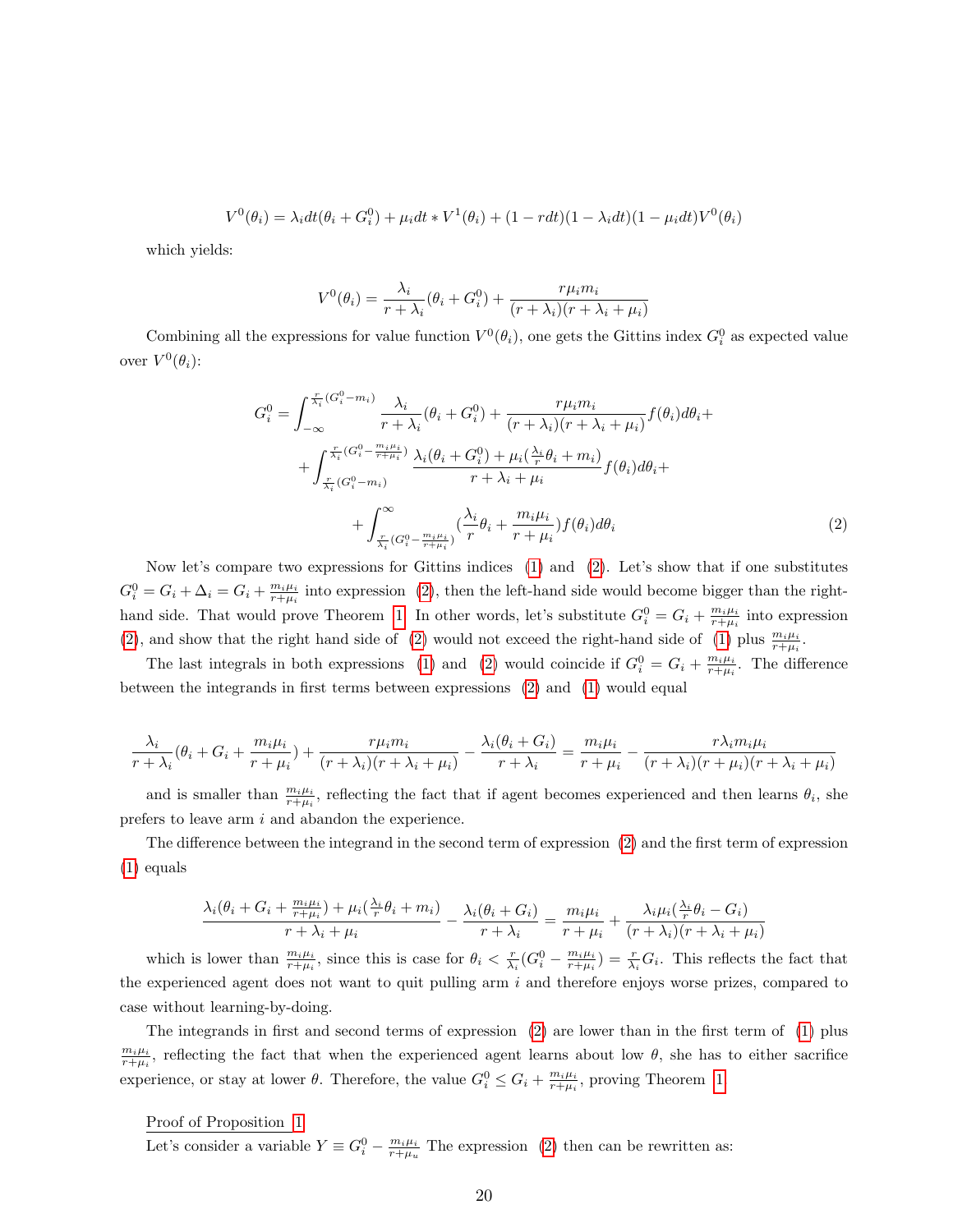$$
Y = \int_{-\infty}^{\frac{r}{\lambda_i}(Y - \frac{rm_i}{r + \mu_i})} \left( \frac{\lambda_i}{r + \lambda_i} (\theta_i + Y) - \frac{r\lambda_i \mu_i m_i}{(r + \lambda_i)(r + \mu_i)(r + \lambda_i + \mu_i)} \right) f(\theta_i) d\theta_i +
$$
  
+ 
$$
\int_{\frac{r}{\lambda_i}(Y - \frac{rm_i}{r + \mu_i})}^{\frac{r}{\lambda_i}Y} \left( \frac{\lambda_i(\theta_i + Y)}{r + \lambda_i} + \frac{\lambda_i \mu_i(\frac{\lambda_i}{r}\theta_i - Y)}{(r + \lambda_i)(r + \lambda_i + \mu_i)} \right) f(\theta_i) d\theta_i + \int_{\frac{r}{\lambda_i}Y}^{\infty} \frac{\lambda_i}{r} \theta_i f(\theta_i) d\theta_i
$$

First let's notice that if  $\mu_i$  equals to either zero or  $\infty$ , then the expression for Y coincides with the expression [\(1\)](#page-19-0), and therefore  $Y = G_i$ . Next, let's consider a derivative  $Y'_{\mu_i}$ , and show that it is negative below some  $\mu_i^* > 0$ , and otherwise is positive. This will show the U-shape from Proposition [1,](#page-11-0) since  $G_i$  does not depend on  $\mu_i$ .

The derivative of  $Y'_{\mu_i}$  satisfies the following:

$$
Y'_{\mu_i} = \int_{-\infty}^{\frac{r}{\lambda_i} (Y - \frac{rm_i}{r + \mu_i})} \left( \frac{\lambda_i}{r + \lambda_i} Y'_{\mu_i} - \frac{r\lambda_i m_i}{r + \lambda_i} \frac{r^2 + r\lambda_i - \mu_i^2}{(r + \mu_i)^2 (r + \lambda_i + \mu_i)^2} \right) f(\theta_i) d\theta_i +
$$
  
+ 
$$
\int_{\frac{r}{\lambda_i} (Y - \frac{rm_i}{r + \mu_i})}^{\frac{r}{\lambda_i} Y} \left( \frac{\lambda_i Y'_{\mu_i}}{r + \lambda_i} + \frac{\lambda_i (\frac{\lambda_i}{r} \theta_i - Y) - \lambda_i \mu_i Y'_{\mu_i}}{(r + \lambda_i)(r + \lambda_i + \mu_i)} - \frac{\lambda_i \mu_i (\frac{\lambda_i}{r} \theta_i - Y)}{(r + \lambda_i)(r + \lambda_i + \mu_i)^2} \right) f(\theta_i) d\theta_i
$$

The coefficient at  $Y'_{\mu_i}$  is higher on left-hand side, then on right-hand side. Therefore the sign of  $Y'_{\mu_i}$ coincides with the sign of right-hand side, after removing all coefficients with  $Y'_{\mu_i}$ :

$$
\int_{-\infty}^{\frac{r}{\lambda_i}(Y - \frac{rm_i}{r + \mu_i})} \left(\frac{r\lambda_i m_i}{r + \lambda_i} \frac{-r^2 - r\lambda_i + \mu_i^2}{(r + \mu_i)^2 (r + \lambda_i + \mu_i)^2}\right) f(\theta_i) d\theta_i +
$$

$$
+ \int_{\frac{r}{\lambda_i}(Y - \frac{rm_i}{r + \mu_i})}^{\frac{r}{\lambda_i}Y} \left(\frac{\lambda_i(\frac{\lambda_i}{r}\theta_i - Y)}{(r + \lambda_i)(r + \lambda_i + \mu_i)} - \frac{\lambda_i \mu_i(\frac{\lambda_i}{r}\theta_i - Y)}{(r + \lambda_i)(r + \lambda_i + \mu_i)^2}\right) f(\theta_i) d\theta_i
$$

or, equivalently, if multiplying by  $(r + \lambda_i + \mu_i)^2 > 0$ , the sign of

$$
\int_{-\infty}^{\frac{r}{\lambda_i}(Y-\frac{rm_i}{r+\mu_i})} \frac{r\lambda_i m_i}{r+\lambda_i} \frac{-r^2 - r\lambda_i + \mu_i^2}{(r+\mu_i)^2} f(\theta_i) d\theta_i + \int_{\frac{r}{\lambda_i}(Y-\frac{rm}{r+\mu_i})}^{\frac{r}{\lambda_i}Y} \lambda_i(\frac{\lambda_i}{r}\theta_i - Y) f(\theta_i) d\theta_i
$$

The first term increases with  $\mu_i$ , being negative at  $\mu_i = 0$ , and positive at  $\mu_i = \infty$ . Moreover, both the integrand,  $\frac{r\lambda_i m_i}{r+\lambda_i}$  $\frac{-r^2-r\lambda_i+\mu_i^2}{(r+\mu_i)^2}$ , and the interval over the integration  $(-\infty, \frac{r}{\lambda_i}(Y-\frac{rm_i}{r+\mu_i}))$  increase with  $\mu_i$ . The second term is negative. Its integrand,  $\frac{\lambda_i}{r} \theta_i - Y$  does not depend on  $\mu_i$ , and the interval  $(\frac{r}{\lambda_i}(Y - \frac{rm}{r+\mu_i}), \frac{r}{\lambda_i}Y)$ over integration is decreasing with  $\mu_i$ . This means that the whole expression is negative if  $\mu_i$  is low enough, and positive otherwise. Therefore, the value Y has a U-shape over the arrival rate  $\mu_i$ , and reaches maximum at extreme values  $\mu_i \in \{0, \infty\}.$ 

Proof of Theorem [2](#page-12-0)

Let's consider the expression [\(2\)](#page-20-0) for Gittins index  $G_i^0$ , and substitute  $m_i = \frac{\Delta_i(r+\mu_i)}{\mu_i}$  $\frac{r+\mu_i}{\mu_i}$  to get:

$$
G_i^0 = \int_{-\infty}^{\frac{r}{\lambda_i}(G_i^0 - \frac{\Delta_i(r + \mu_i)}{\mu_i})} \left(\frac{\lambda_i}{r + \lambda_i}(\theta_i + G_i^0) + \frac{r\Delta_i(r + \mu_i)}{(r + \lambda_i)(r + \lambda_i + \mu_i)}\right) f(\theta_i) d\theta_i +
$$
  
+ 
$$
\int_{\frac{r}{\lambda_i}(G_i^0 - \frac{\Delta_i(r + \mu_i)}{\mu_i})}^{\frac{r}{\lambda_i}(G_i^0 - \Delta_i)} \left(\frac{\lambda_i(\theta_i + G_i^0) + (\Delta_i(r + \mu_i) + \mu_i \frac{\lambda_i}{r})}{r + \lambda_i + \mu_i}\right) f(\theta_i) d\theta_i +
$$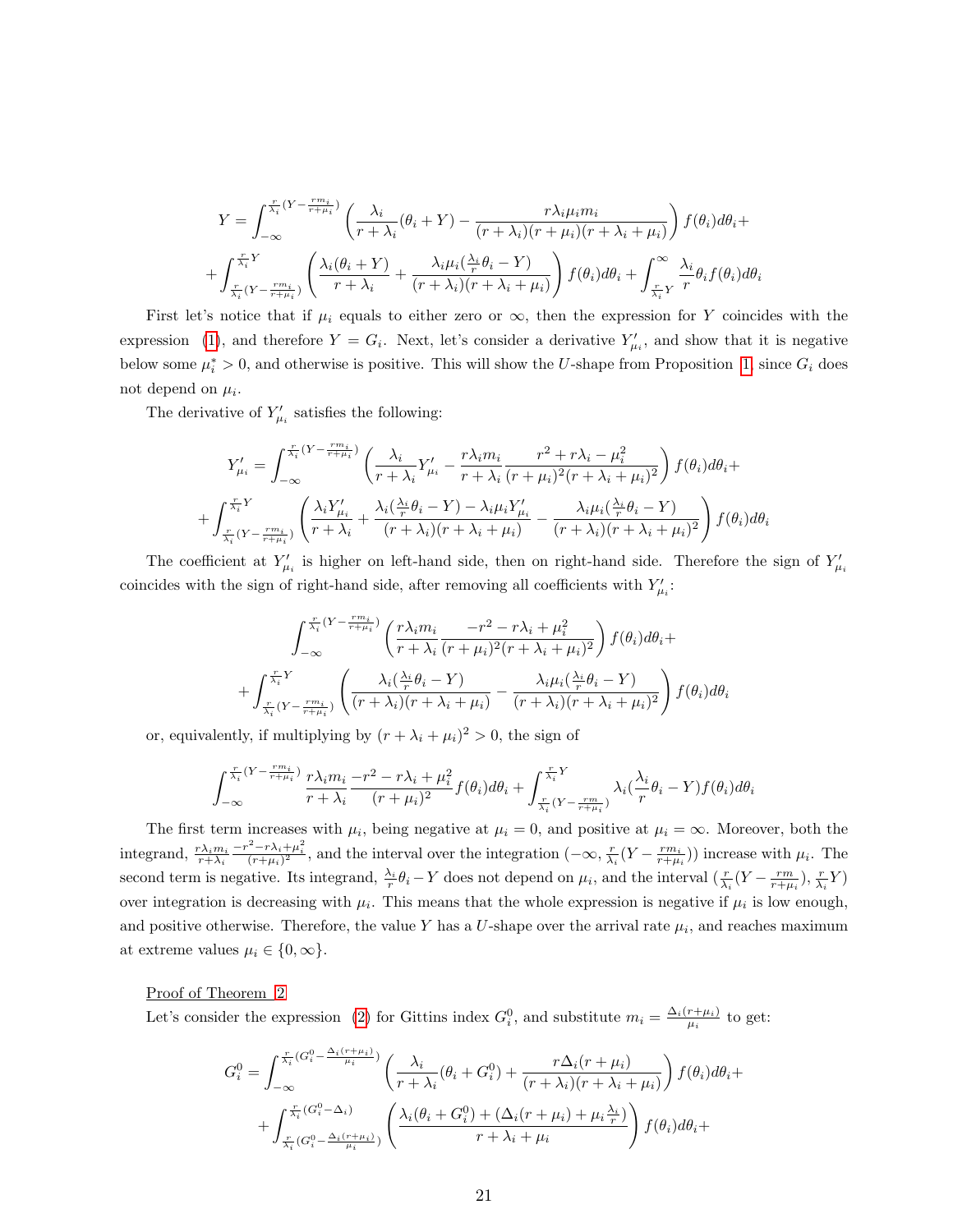$$
+\int_{\frac{r}{\lambda_i}(G_i^0-\Delta_i)}^{\infty}\left(\frac{\lambda_i}{r}\theta_i+\Delta_i\right)f(\theta_i)d\theta_i\tag{3}
$$

<span id="page-22-1"></span><span id="page-22-0"></span>With  $\mu_i$  limiting to zero, first term of [\(3\)](#page-22-0) disappears, and the value of  $G_i^0$  satisfies:

$$
G_i^0 = \int_{-\infty}^{\frac{r}{\lambda_i}(G_i^0 - \Delta_i)} \left( \frac{\lambda_i(\theta_i + G_i^0) + (\Delta_i r)}{r + \lambda_i} \right) f(\theta_i) d\theta_i + \int_{\frac{r}{\lambda_i}(G_i^0 - \Delta_i)}^{\infty} \left( \frac{\lambda_i}{r} \theta_i + \Delta_i \right) f(\theta_i) d\theta_i \tag{4}
$$

and, if compared to expression [\(1\)](#page-19-0), one can see that  $G_i^0 = G_i + \Delta_i$ . Similar, with  $\mu = \infty$ , the second term of [\(3\)](#page-22-0) disappears, and the value  $G_i^0$  satisfies [\(4\)](#page-22-1).

Now let's show that the value  $G_i^0$  has a U-shape over  $\mu_i$ : its derivative  $(G_i^0)'_{\mu_i}$  is negative if  $\mu_i$  is low enough, and positive otherwise. When taking the derivative of expression  $(3)$  over  $\mu_i$ , the left-hand side would give a higher coefficient on the derivative  $(G_i^0)'_{\mu_i}$ , then the right-hand side. Therefore, the sign of  $(G_i^0)'_{\mu_i}$  would be determined by the derivative of right-hand side of [\(3\)](#page-22-0) over  $\mu_i$ , without including terms  $(G_i^0)'_{\mu_i}$ . The sign of  $(G_i^0)'_{\mu_i}$  coincides with:

$$
\int_{-\infty}^{\frac{r}{\lambda_i}(G_i^0 - \frac{\Delta_i(r+\mu_i)}{\mu_i})} \frac{r\Delta_i}{r + \lambda_i} \frac{1}{(r + \lambda_i + \mu_i)^2} f(\theta_i) d\theta_i + \int_{\frac{r}{\lambda_i}(G_i^0 - \frac{\Delta_i(r+\mu_i)}{\mu_i})}^{\frac{r}{\lambda_i}(G_i^0 - \Delta_i)} \frac{\lambda_i(\frac{\lambda_i}{r}\theta_i + \Delta_i - G^0)}{(r + \lambda_i + \mu_i)^2} f(\theta_i) d\theta_i
$$

or, if multiplying by  $(r + \lambda_i + \mu_i)^2 > 0$ ,

$$
\int_{-\infty}^{\frac{r}{\lambda_i}(G_i^0 - \frac{\Delta_i(r+\mu_i)}{\mu_i})} \frac{r\Delta_i}{r+\lambda_i} f(\theta_i) d\theta_i + \int_{\frac{r}{\lambda_i}(G_i^0 - \frac{\Delta_i(r+\mu_i)}{\mu_i})}^{\frac{r}{\lambda_i}(G_i^0 - \Delta_i)} \lambda_i(\frac{\lambda_i}{r}\theta_i + \Delta_i - G^0) f(\theta_i) d\theta_i
$$

where the first term is positive, and second is negative. When  $\mu_i$  increases, the value  $\frac{r}{\lambda_i}(G_i^0 - \frac{\Delta_i(r+\mu_i)}{\mu_i})$  $\frac{r+\mu_i}{\mu_i}$ increases, and both the first term and the second term increase. Therefore, there is a cutoff value of  $\mu_i$ , such that with low values of  $\mu_i$  the derivative  $(G_i^0)'_{\mu_i}$  is negative; and otherwise it's positive. The value  $G_i^0$  has a U-shape over  $\mu_i$ .

#### Proof of Theorem [3](#page-14-0)

<span id="page-22-2"></span>Let's denote as  $E\theta$  the expected value of prize payoff  $\theta$  at the risky arm. Let's also assume that:

$$
sr > \lambda E\theta + \Delta r \tag{5}
$$

Otherwise, the expected payoff at the risky arm would be greater than at the safe arm, making each agent to only pull the risky arm, independently of other agent's action.

Given that  $\theta$  has not been learnt, the continuation payoff of each agent depends on whether the agent is experienced at the risky arm. Let's denote these continuation payoffs as  $V^1$ ,  $V^0$  for, respectively, experienced and inexperienced agent. When  $\theta$  has been learnt, each agent independently decides whether to keep pulling the risky arm. Let's denote the expected continuation payoff of the agent, conditional on  $\theta$  being learnt, as  $M^0 = max\{s, \frac{\lambda}{r}\theta + \frac{m\mu}{\mu + r}\}\$ for inexperienced agent and  $M^1 = max\{s, \frac{\lambda}{r}\theta + m\}$  for an experienced agent. That is, when the value of  $\theta$  is learnt, each agent gets a continuation payoff of either  $M^0$  or  $M^1$ , plus if she was the one who obtained prize  $\theta$ , she receives a lump-sum payoff of  $\theta$  as well.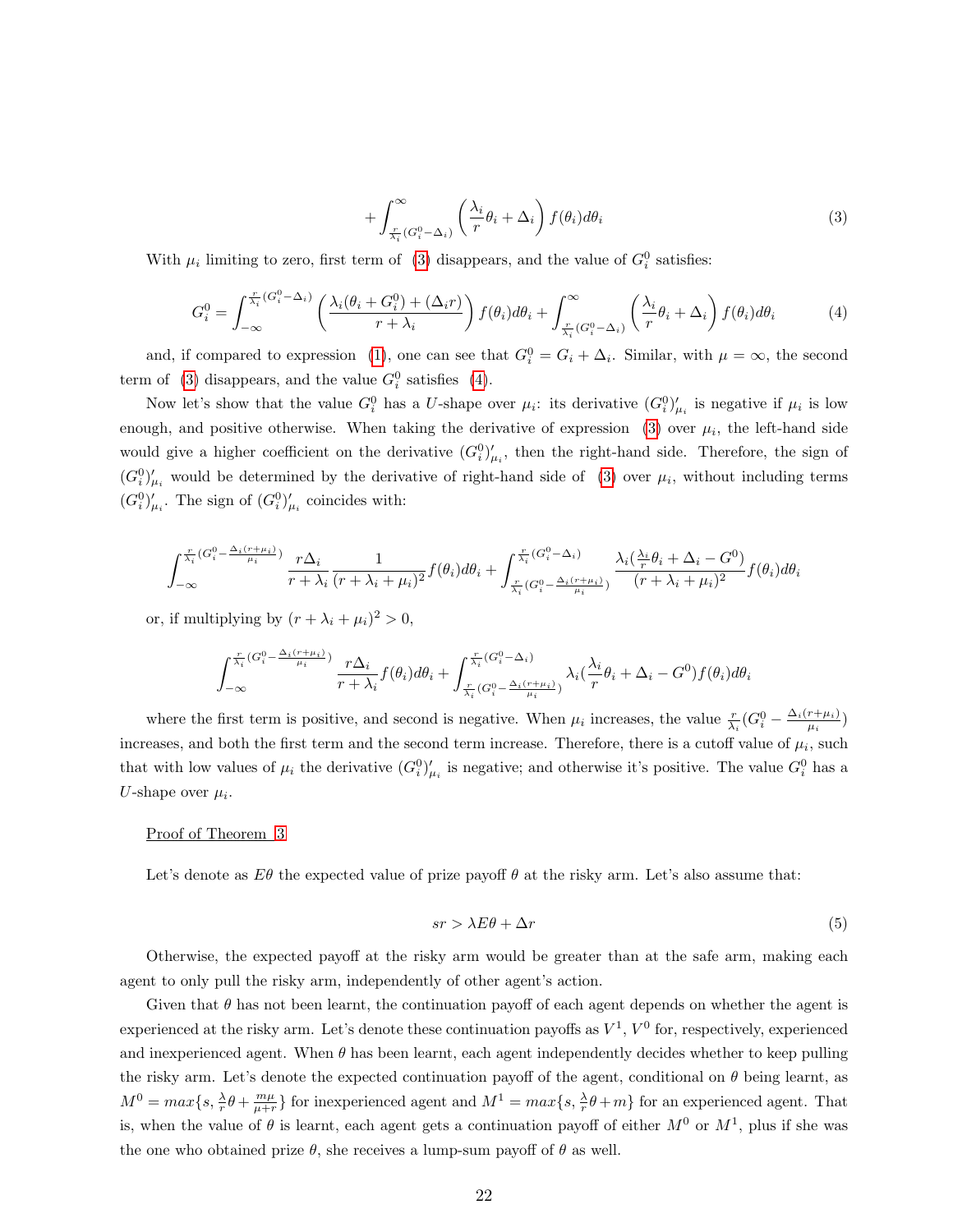At any time, if the experienced agent is pulling the arm for a small interval  $dt$ , she gets the following expected payoff:

$$
mrdt + \lambda dt (E\theta + M^{1}) + \gamma \lambda dt M^{1} + (1 - (r + \lambda + \gamma \lambda) dt) V^{1}
$$
\n<sup>(6)</sup>

Indeed, the experienced agent gets a flow payoff of mr. With probability  $\lambda dt$  the experienced agent receives  $\theta$ , and gets a continuation payoff of  $M^1$ . With probability  $\gamma \lambda dt$  the other agent learns  $\theta$ , and the experienced agent gets a continuation payoff of  $M<sup>1</sup>$ . Otherwise, the continuation payoff retains the same value of  $V^1$ .

Similarly, if the experienced agent does not pull the risky arm, her payoff is:

$$
s r dt + \gamma \lambda dt M^1 + (1 - (r + \gamma \lambda) dt) V^1 \tag{7}
$$

The experienced agent prefers to pull the risky arm, if

$$
sr \le mr + \lambda (E\theta + M^1 - V^1) \tag{8}
$$

If the inexperienced agent is pulling the risky arm for a small time  $dt$ , she gets a payoff:

$$
\lambda dt (E\theta + M^0) + \gamma \lambda dt M^0 + \mu dt (V^1 - V^0) + (1 - (r + \lambda + \gamma \lambda) dt) V^0
$$

and if pulling the safe arm, she gets a payoff

$$
s r dt + \gamma \lambda dt M^{0} + (1 - (r + \gamma \lambda) dt) V^{0}
$$

<span id="page-23-0"></span>The inexperienced agent prefers to pull the risky arm, if

$$
sr \le \lambda (E\theta + M^0 - V^0) + \mu (V^1 - V^0)
$$
\n(9)

<span id="page-23-1"></span>In equilibrium, the incentives to experiment are strictly higher for the experienced agent (this can be directly checked from the expressions below). Assuming the initial value  $\gamma > 0$ , both types of agents (weakly) prefer pulling the risky arm, as otherwise at the beginning of the game both agents, being inexperienced at the risky arm, would only pull the safe arm. This yields the following expressions for continuation payoffs:

$$
V^{1} = \frac{mr + \lambda(E\theta + M^{1}) + \gamma\lambda M^{1}}{r + \lambda + \gamma\lambda}
$$
\n(10)

$$
V^{0} = \frac{\lambda (E\theta + M^{0}) + \gamma \lambda M^{0} + \mu V^{1}}{r + \lambda + \gamma \lambda + \mu}
$$
\n(11)

<span id="page-23-2"></span>If the value  $\gamma$  lies in (0, 1), then the inexperienced agent is indifferent whether to pull the risky arm. Combining the expressions [\(9\)](#page-23-0), [\(10\)](#page-23-1), [\(11\)](#page-23-2), and substituting the value m for  $m = \frac{\Delta(r+\mu)}{\mu}$  $\frac{\mu^2 + \mu}{\mu}$ , one gets the following condition for  $\gamma$ :

$$
\Delta(r+\mu)r(r+\gamma\lambda)+\lambda\mu(r+\gamma\lambda)(E\theta+M^{1})+\gamma\lambda\mu(r+\gamma\lambda)M^{1}=
$$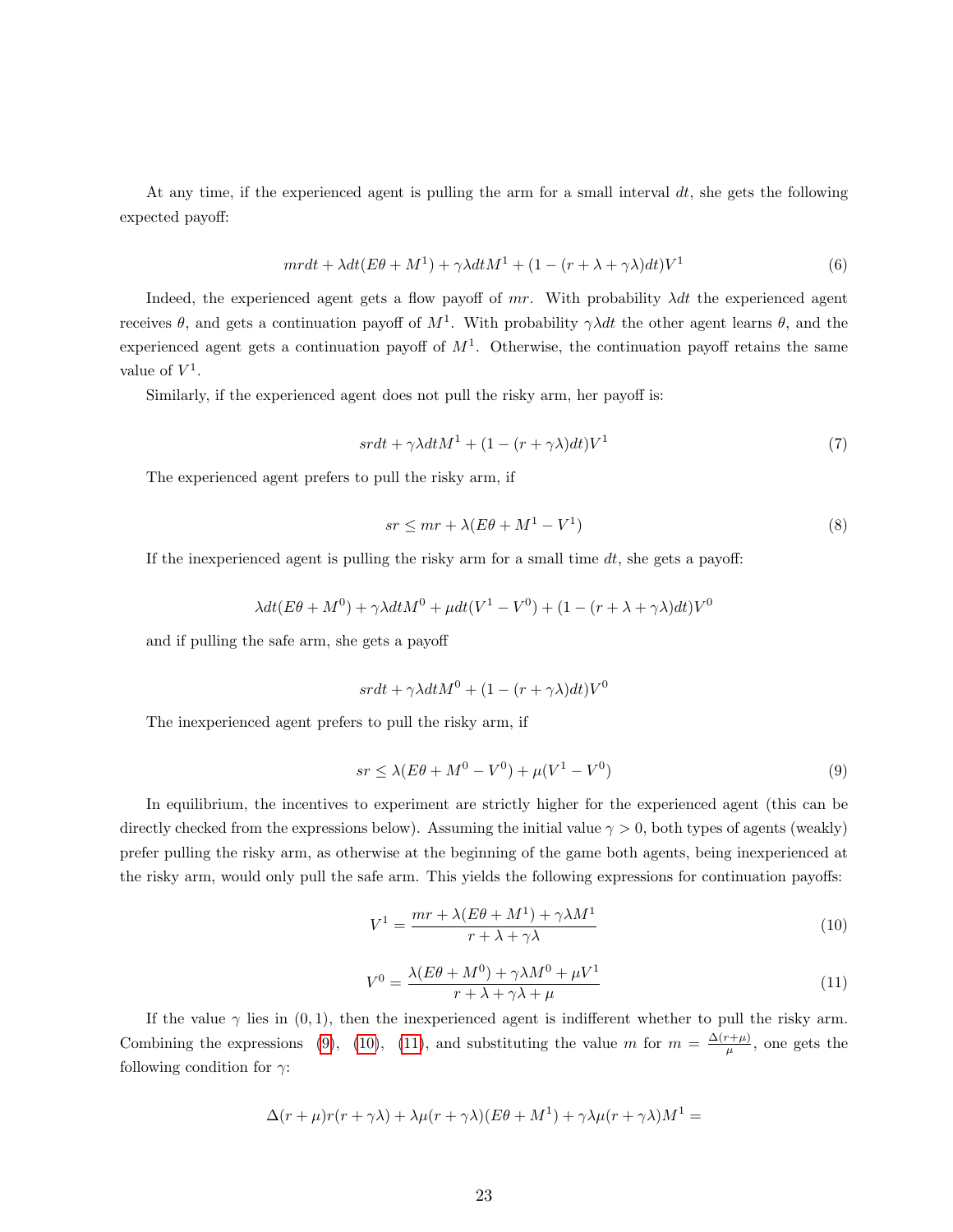<span id="page-24-0"></span>
$$
=sr(\lambda+\mu)(r+\lambda+\gamma\lambda)+\gamma\lambda(\lambda+\mu)(r+\lambda+\gamma\lambda)M^{0}+(sr-\lambda E\theta-\lambda M^{0})(r+\gamma\lambda)(r+\lambda+\gamma\lambda)
$$
(12)

Let's analyze the expression [\(12\)](#page-24-0) for extreme values of  $\mu$ . If  $\mu = 0$ , then the expression  $\mu M^1$  $max\{\mu s, \frac{\mu\lambda}{r}\theta + m\mu\} = m\mu = \Delta r$ , and one gets:

$$
\Delta r^2(r + \gamma \lambda) + \lambda (r + \gamma \lambda) \Delta r + \gamma \lambda (r + \gamma \lambda) \Delta r =
$$
  
=  $s r \lambda (r + \lambda + \gamma \lambda) + \gamma \lambda^2 (r + \lambda + \gamma \lambda) M^0 + (s r - \lambda E \theta - \lambda M^0)(r + \gamma \lambda) (r + \lambda + \gamma \lambda)$ 

<span id="page-24-1"></span>or, dividing by  $r + \lambda + \gamma \lambda$  and rearranging terms,

$$
\Delta r(r + \gamma \lambda) - sr\lambda - (sr - \lambda E\theta)(r + \gamma \lambda) + r\lambda M^0 = 0
$$
\n(13)

If  $\mu = \infty$ , then the value  $M^1$  equals  $M^0$ . Leaving only terms proportional to  $\mu$  in [\(12\)](#page-24-0), one gets:

$$
\Delta r(r + \gamma \lambda) + \lambda (r + \gamma \lambda)(E\theta + M^0) + \gamma \lambda (r + \gamma \lambda)M^0 = sr(r + \lambda + \gamma \lambda) + \gamma \lambda (r + \lambda + \gamma \lambda)M^0
$$

which coincides with the expression [\(13\)](#page-24-1). Due to inequality [5,](#page-22-2) the expression (13) decreases with  $\gamma$ . This means there may exist at most one value of  $\gamma^* \in (0,1)$ , which satisfies [\(13\)](#page-24-1). If such  $\gamma$  does not exist, the expression [\(13\)](#page-24-1) has to hold as an inequality, and the value of  $\gamma^*$  equals either 0 or 1. This means that both the cases when  $\mu = 0$  and  $\mu$  limiting to  $\infty$  have the same equilibrium value of  $\gamma^*$ .

<span id="page-24-2"></span>Let's now analyze the expression [\(12\)](#page-24-0) for intermediate values of  $\mu$ . First, let's assume there exists  $\gamma^*$ such that [\(13\)](#page-24-1) holds as equality. If one substitutes the expression [\(13\)](#page-24-1) into the expression [\(12\)](#page-24-0), the residual term will equal:

$$
(r + \gamma \lambda)(\lambda + \gamma \lambda)(\mu[M^1 - M^0] - \Delta r) \tag{14}
$$

and by definition of  $M^0$ ,  $M^1$ , is non-positive, since  $\mu[M^1 - M^0] - \Delta r \leq 0$ . Since the expression [\(12\)](#page-24-0) is a weighted sum of expressions [\(13\)](#page-24-1) and [\(14\)](#page-24-2), with the latter being non-positive, the way to make [\(12\)](#page-24-0) zero is to make [\(13\)](#page-24-1) positive. This is achieved by making  $\gamma < \gamma^*$ .

Let's assume now that the equilibrium value of  $\gamma^*$  at extreme values of  $\mu$  is zero, and the expression [\(13\)](#page-24-1) is non-positive. This means that the overall expression [\(12\)](#page-24-0) is non-positive as well, making the equilibrium value of  $\gamma$  for all intermediate value of  $\mu$  equal zero. Finally, with  $\gamma^* = 1$  the equilibrium value of  $\gamma$  at any intermediate value of  $\mu$  cannot exceed  $\gamma^*$ . This means that the value  $\gamma^*$  for extreme values of  $\mu$  always exceeds the equilibrium value of  $\gamma$  for intermediate values.

Having shown that the equilibrium value of  $\gamma$  reaches the maximum at extreme values of  $\mu$ , let's show the same result for a continuation payoff  $V^0$ . First, if at some intermediate value of  $\mu$  in equilibrium one has  $\gamma = 0$ , then both agents only pull the safe arm. Both the agents get a continuation payoff of  $V^0 = s$ , which is the minimal possible value and cannot be larger compared to extreme values of  $\mu$ . If in equilibrium  $\gamma > 0$ , then from expressions [\(10\)](#page-23-1) and [\(11\)](#page-23-2) the value  $V^0$  equals: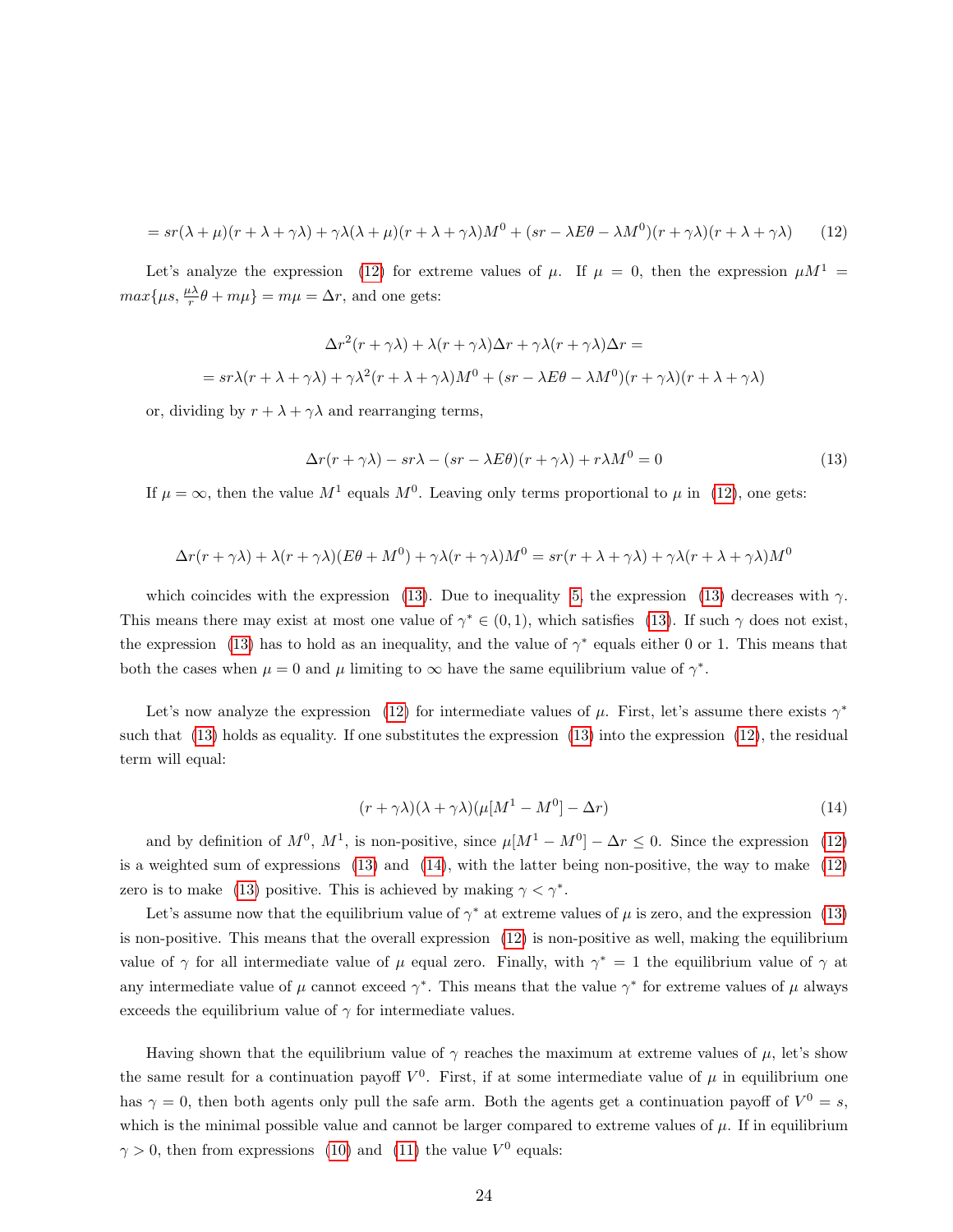$$
V^{0} = \frac{\lambda(\theta + M^{0}) + \gamma \lambda M^{0} + \mu \frac{mr + \lambda(\theta + M^{1}) + \gamma \lambda M^{1}}{r + \lambda + \gamma \lambda}}{r + \lambda + \gamma \lambda + \mu}
$$

Taking the partial derivative  $\partial V^0/\partial \mu$  yields its sign to coincide with expression:

$$
\Delta r(\lambda + \gamma \lambda) + (\lambda + \gamma \lambda)(\mu[\partial(\mu M^1)/\partial \mu] - \mu M^1) + (\lambda + \gamma \lambda)(r + \lambda + \gamma \lambda)([\partial(\mu M^1)/\partial \mu] - M^0)
$$

where the values  $\mu[\partial(\mu M^1)/\partial\mu] - \mu M^1$ , and  $[\partial(\mu M^1)/\partial\mu] - M^0$  are negative, and increase with  $\mu$ . Moreover, the value  $V^0$  reaches

$$
V^{0} = \frac{\Delta r + \lambda \theta + (\lambda + \gamma \lambda) M^{0}}{r + \lambda + \gamma \lambda}
$$

at both  $\mu = 0$  and  $\mu = \infty$ . This means that the value  $V^0$  (with fixed  $\gamma$ ) has a U-shape as a function of  $\mu$  and reaches maximum at  $\mu = 0$  and  $\infty$ .

Since the value of  $\gamma$  reaches the maximum at  $\mu = 0$  or  $\mu$  limiting to infinity, and the value of  $\gamma$  increases the value  $V^0$ , the overall value  $V^0$  reaches maximum at extreme values of  $\mu$ .

#### Proof of Proposition [3](#page-15-0)

1. Deterministic case. Let there be two skills, denoted as  $k, l$ . The agent can only learn one skill at a time, and has to spend time  $T_k$  on skill k and  $T_l > T_k$  on skill l. When learned, skills k, l give flow payoffs of  $rm_k$  or  $rm_l > rm_k$ , independently of whether the other skill is learned.

If the agent is learning skill k first, then she gets a flow payoff of  $rm_k$  after time  $T_k$  and gets a flow payoff of  $r(m_k + m_l)$  after time  $T_k + T_l$ . One can estimate the ex ante value  $W_{k,l}^0(t)$  of discounted payoff from skills, accumulated up to time t:

$$
W_{k,l}^{0}(t) = \int_{0}^{t} r m_{k,l}(s) e^{-rs} ds
$$

where  $rm_{k,l}(s)$  is the flow payoff for the agent at time s, which equals 0 if  $s < T_k$ , equals  $rm_k$  if  $T_k \leq s < T_k + T_l$ , and equals  $r(m_k + m_l)$ , if  $T_k + T_l \leq s$ .

Similar, if the agent learns skill l first, and skill k second, the value  $W_{l,k}^{0}(t)$  of the payoff from skills, which the agent has accumulated up to time t, and estimated at  $t = 0$ , equals:

$$
W_{l,k}^{0}(t) = \int_{0}^{t} r m_{l,k}(s) e^{-rs} ds
$$

where  $rm_{l,k}(s)$  equals 0 if  $s < T_l$ , equals  $rm_l$  if  $T_l \leq s < T_k + T_l$ , and equals  $r(m_k + m_l)$ , if  $T_k + T_l \leq s$ .

By assumption of Proposition [3,](#page-15-0)  $W_{k,l}^0(t = \infty) = W_{l,k}^0(t = \infty)$ . Moreover, if the agent learns skill k first, she starts getting a positive flow payoff of  $rm_k$  faster, compared to her learning skill l first. After time  $T_k + T_l$ , regardless of which skill is learnt first, the agent obtains both skills and gets a flow payoff of  $r(m_k + m_l)$ . This means, that  $W_{k,l}^0(t) \geq W_{l,k}^0(t)$ , with strict inequality for  $T_k < t < T_k + T_l$ .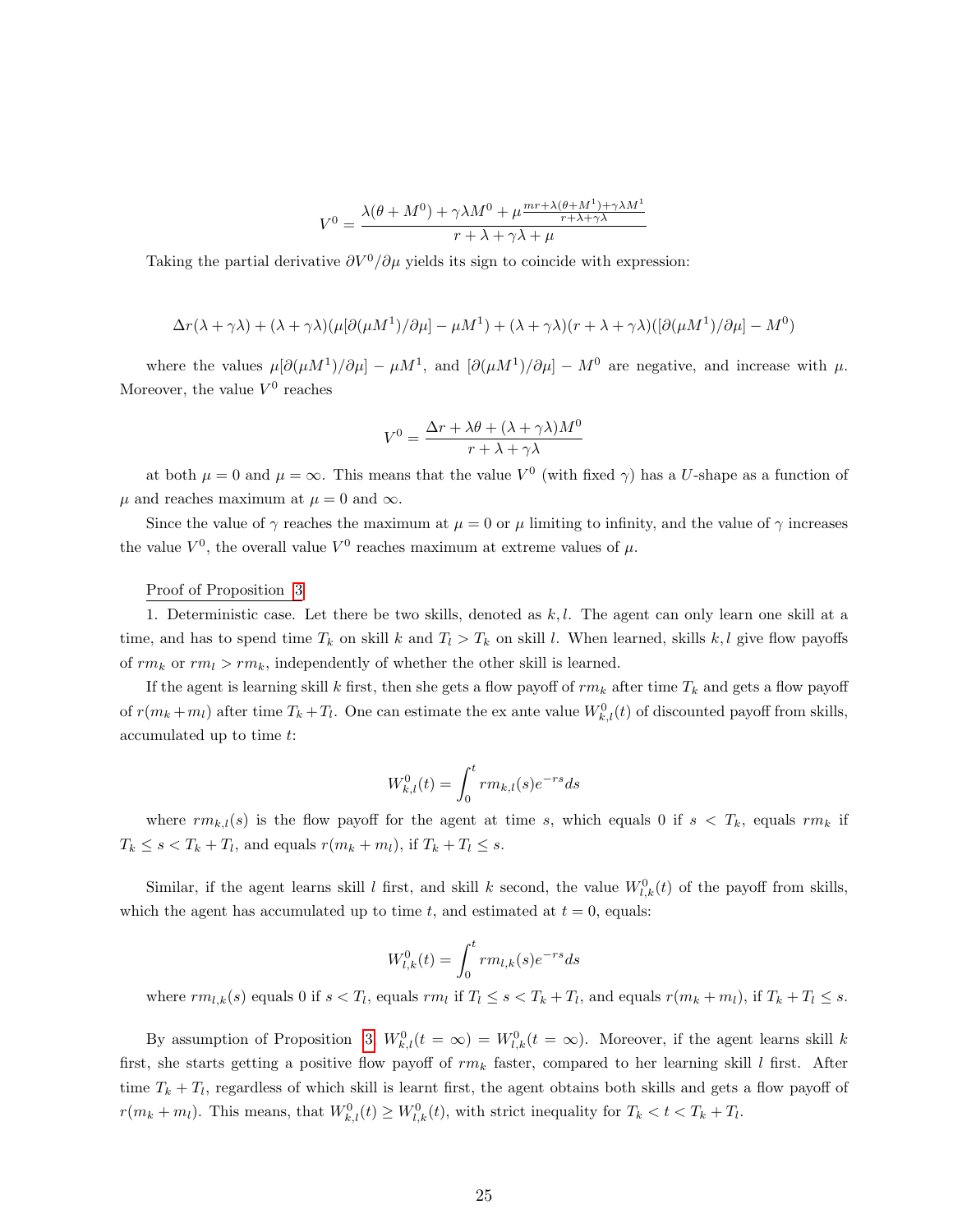Let the agent now engage in experimentation and be able to switch from the arm with two skills. If the agent starts learning skill k first, then her expected continuation payoff is weakly higher compared to her learning skill l first. Indeed, consider any choice of the agent to whether to pull the arm with two skills as dependent on only what she has learnt about the arm, and not the skills. Since  $W_{k,l}^0(t) \geq W_{l,k}^0(t)$ , with the same choice of whether to pull the arm, the additional ex ante payoff from skills is always weakly greater in case of learning skill k first. Thus, the agent prefers to start learning skill  $k$ .

2. Let now the learning-by-doing process be Poisson. The agent has a choice between two skills:  $k, l$ , with parameters of Poisson learning rate  $\mu_k > \mu_l$ , and flow payoffs  $rm_k < rm_l$ . If the agent is learning skill k until succeeded, and then is learning skill  $l$ , the ex ante continuation payoff from the skills equals:

$$
W_{k,l}^{0} = m_k \frac{\mu_k}{r + \mu_k} + m_l \frac{\mu_k}{r + \mu_k} \frac{\mu_l}{r + \mu_l}
$$

That is, the agent gets payoff  $m_k$  from skill k, discounted by the value  $\frac{\mu_k}{r+\mu_k}$  of expected time of learning skill k; and gets payoff  $m_l$  from skill l, discounted by values  $\frac{\mu_k}{r+\mu_k}$ ,  $\frac{\mu_l}{r+\mu_l}$  of expected time to learn both skills.

If the agent is first learning skill  $l$ , and then skill  $k$ , her ex ante continuation payoff from the skills equals:

$$
W_{l,k}^{0} = m_l \frac{\mu_l}{r + \mu_l} + m_k \frac{\mu_l}{r + \mu_l} \frac{\mu_k}{r + \mu_k}
$$

By assumption of the Proposition [3,](#page-15-0)  $W_{k,l}^0 = W_{l,k}^0$ . If the agent has no choice but to pull the arm with two skills, she is indifferent between which skill to learn first.

Let the agent now have a choice of switching away from the arm. In addition to skills, the arm is generating prizes  $\theta$  with a Poisson rate  $\lambda$ , with  $\theta$  being distributed with density  $f(\theta)$ . The agent has to decide on which skill to learn first. To find the solution, one can compare two Gittins indices for the case when the (exogenous) sequence is to learn skill k first, and for the case when the sequence is to learn skill  $l$ first. Let's denote those indices as, respectively,  $G_{k,l}^0$ ,  $G_{l,k}^0$ , and show that  $G_{l,k}^0 \geq G_{k,l}^0$ , proving Proposition [3.](#page-15-0)

Let's consider the case when the agent learns skill k first. The agent will pull the arm until observing  $\theta$ , and then decide whether pull the arm forever or switch. The decision will depend on how many skills the agent has acquired before observing  $\theta$ , and will be a cutoff solution. If the agent has acquired no skills, she will switch the arm if and only if  $\theta < \theta_{k,l}^2$ , where  $\theta_{k,l}^2$  satisfies:

$$
G_{k,l}^0 = \frac{\lambda}{r} \theta_{k,l}^2 + W_{k,l}^0
$$

If the agent has acquired skill k, but not l, she will switch from the arm if and only if  $\theta < \theta_{k,l}^1$ , where  $\theta_{k,l}^1$  satisfies:

$$
G_{k,l}^0 = \frac{\lambda}{r} \theta_{k,l}^1 + m_k + \frac{m_l \mu_l}{r + \mu_l}
$$

If the agent has acquired both skills k, l, she will switch the arm if and only if  $\theta < \theta_{k,l}^0$ , where  $\theta_{k,l}^0$  satisfies: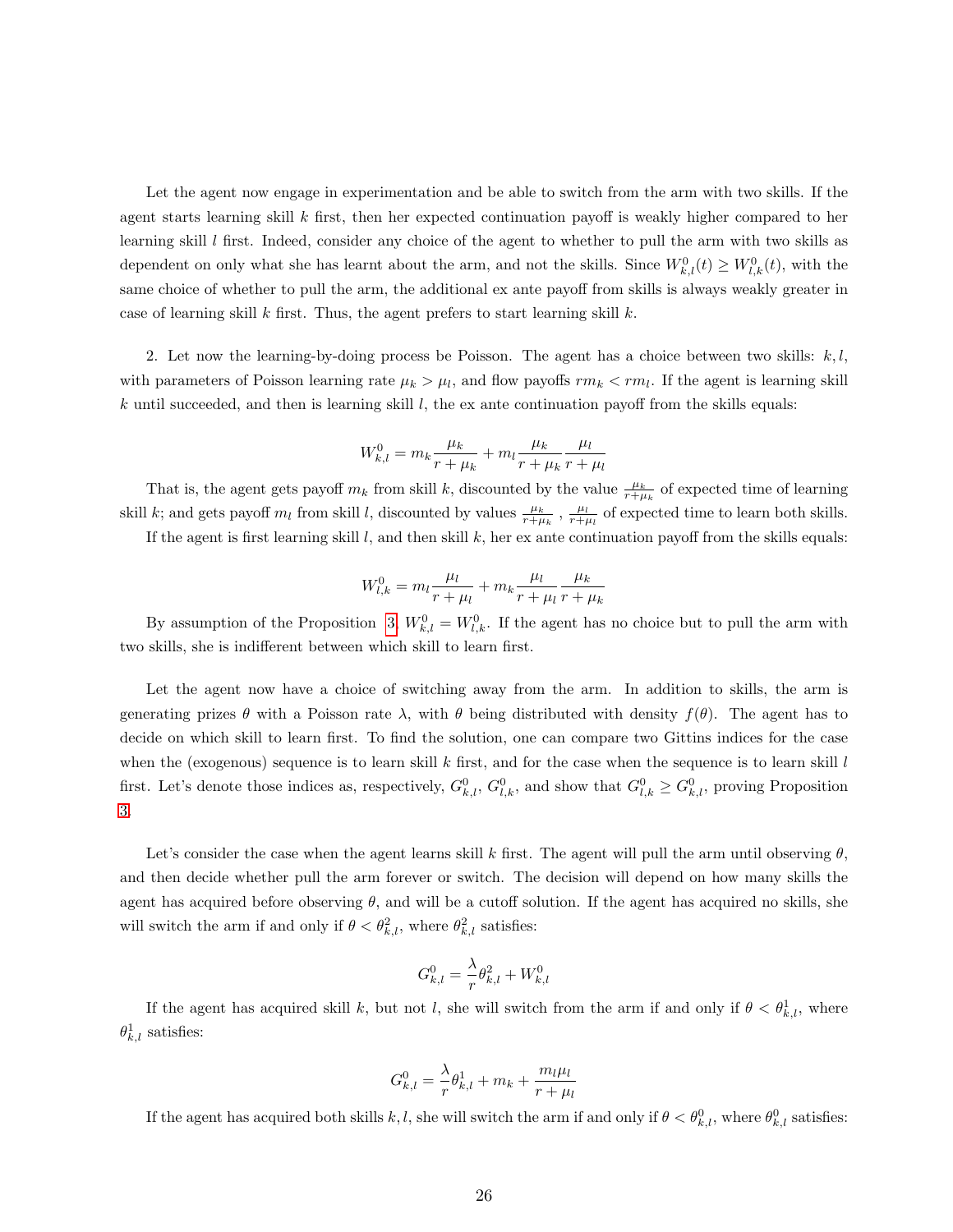$$
G_{k,l}^0 = \frac{\lambda}{r} \theta_{k,l}^0 + m_k + m_l
$$

Conditional on  $\theta$ , the agent's ex ante continuation payoff, denoted as  $V_{k,l}^{0}(\theta)$ , depends on which interval  $(-\infty, \theta_{k,l}^0), (\theta_{k,l}^0, \theta_{k,l}^1), (\theta_{k,l}^1, \theta_{k,l}^2), (\theta_{k,l}^2, \infty)$  the value  $\theta$  belongs to. These continuation payoffs can be calculated similar to expression [\(2\)](#page-20-0), and are given below.

<span id="page-27-1"></span>If  $\theta < \theta_{k,l}^0$ , then

$$
V_{k,l}^{0}(\theta) = (\theta + G_{k,l}^{0})\frac{\lambda}{r+\lambda} + m_k \frac{r}{r+\lambda} \frac{\mu_k}{r+\lambda+\mu_k} + m_l \frac{r}{r+\lambda} \frac{\mu_k}{r+\lambda+\mu_k} \frac{\mu_l}{r+\lambda+\mu_l}
$$
(15)

<span id="page-27-3"></span>If  $\theta_{k,l}^0 < \theta < \theta_{k,l}^1$ , then

$$
V_{k,l}^{0}(\theta) = (\theta + G_{k,l}^{0})\frac{\lambda}{r+\lambda} + m_k \frac{\mu_k}{r+\lambda+\mu_k} \frac{r+\mu_l}{r+\lambda+\mu_l} + (m_l + \theta \frac{\lambda}{r})\frac{\mu_k}{r+\lambda+\mu_k} \frac{\mu_l}{r+\lambda+\mu_l}
$$
(16)

<span id="page-27-4"></span>If  $\theta_{k,l}^1 < \theta < \theta_{k,l}^2$ , then

$$
V_{k,l}^{0}(\theta) = (\theta + G_{k,l}^{0})\frac{\lambda}{r + \lambda + \mu_k} + (m_k + m_l \frac{\mu_l}{r + \mu_l} + \theta \frac{\lambda}{r})\frac{\mu_k}{r + \lambda + \mu_k}
$$
(17)

<span id="page-27-2"></span>Finally, if  $\theta_{k,l}^2 < \theta$ , then

$$
V_{k,l}^{0}(\theta) = \theta \frac{\lambda}{r} + W_{k,l}^{0}
$$
\n<sup>(18)</sup>

The Gittins index  $G_{k,l}^0$  for the arm with skill k being learnt before skill l, can be represented as the expected value of ex ante continuation payoff  $V_{k,l}^{0}(\theta)$ :

<span id="page-27-0"></span>
$$
G_{k,l}^{0} = \int_{-\infty}^{\theta_{k,l}^{0}} \left( (\theta + G_{k,l}^{0}) \frac{\lambda}{r + \lambda} + m_k \frac{r}{r + \lambda} \frac{\mu_k}{r + \lambda + \mu_k} + m_l \frac{r}{r + \lambda} \frac{\mu_k}{r + \lambda + \mu_k} \frac{\mu_l}{r + \lambda + \mu_l} \right) f(\theta) d\theta + \tag{19}
$$

$$
+\int_{\theta_{k,l}^{0}}^{\theta_{k,l}^{1}} \left( (\theta+G_{k,l}^{0}) \frac{\lambda}{r+\lambda}+m_{k} \frac{\mu_{k}}{r+\lambda+\mu_{k}} \frac{r+\mu_{l}}{r+\lambda+\mu_{l}}+(m_{l}+\theta \frac{\lambda}{r}) \frac{\mu_{k}}{r+\lambda+\mu_{k}} \frac{\mu_{l}}{r+\lambda+\mu_{l}} \right) f(\theta) d\theta +
$$
  
+
$$
\int_{\theta_{k,l}^{1}}^{\theta_{k,l}^{2}} \left( (\theta+G_{k,l}^{0}) \frac{\lambda}{r+\lambda+\mu_{k}}+(m_{k}+m_{l} \frac{\mu_{l}}{r+\mu_{l}}+\theta \frac{\lambda}{r}) \frac{\mu_{k}}{r+\lambda+\mu_{k}} \right) f(\theta) d\theta + \int_{\theta_{k,l}^{2}}^{\infty} \left( \theta \frac{\lambda}{r}+W_{k,l}^{0} \right) f(\theta) d\theta
$$

If the player has instead to start with skill  $l$ , she will expect to get the similar expression, but with interchanging k, l. That is, there are two expressions [\(19\)](#page-27-0): one is for the case when skill k is learnt first (as above), and the alternative, denoted as [\(19\)](#page-27-0)' is when skill l is learnt first, with interchanged k, l. The optimal decision on which skill depends on which value of Gittins index is higher:  $G_{k,l}^0$ , or  $G_{l,k}^0$ .

To show that  $G_{l,k}^0 \geq G_{k,l}^0$ , let's observe that as in [\(19\)](#page-27-0) (and (19)'), each of the two Gittins indices equals expected value for the related ex ante continuation payoff  $(V_{k,l}^0(\theta))$  in case of skill k learnt first). Let's set  $G_{l,k}^0 = G_{k,l}^0 = G^0$ , and show that for all  $\theta$ , the value  $V_{k,l}^0(\theta)$  would weakly increase if instead skill l is learnt first, or, respectively, if indices  $k, l$  would be interchanged.

The continuation payoff,  $V_{k,l}^{0}(\theta)$ , in cases of [\(15\)](#page-27-1) and [\(18\)](#page-27-2) does not change with interchanging k, l (and fixing  $G^0$ ). Similarly, the cutoff values  $\theta^0_{k,l}, \theta^2_{k,l}$  do not change if interchanging k,l. The derivative of